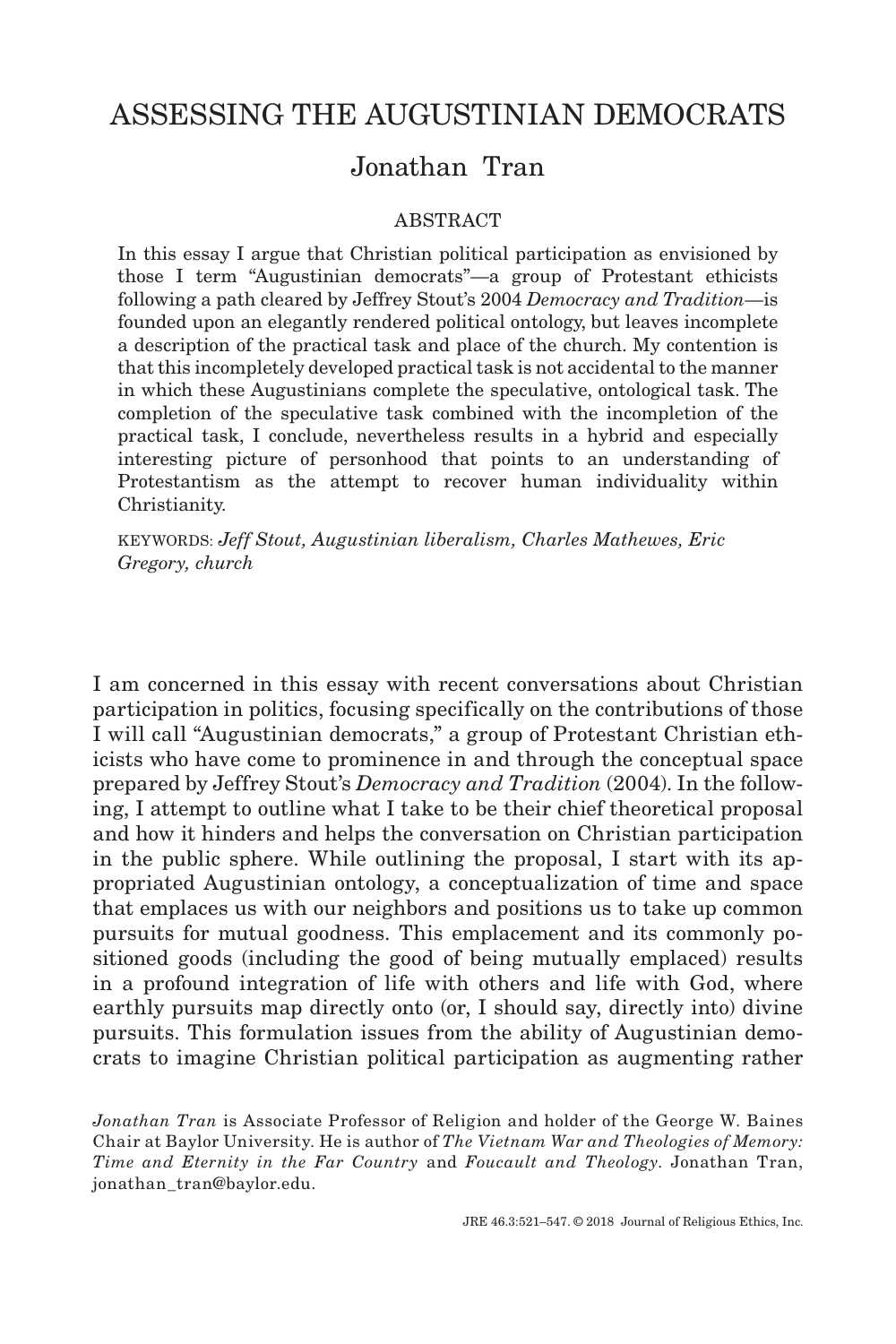than depleting virtue. Superimposed upon the ontology, moral growth for these Augustinians orders love to its end in God, resulting in an account of moral perfection that entails cultivation of virtue. Because enduring political life requires and produces virtue, because it is perfecting in this way, such a life is good in the deepest sense, investing political participation with ultimate meaning.

What remains to be seen is how the proposal conceptualizes the role of the Christian church. Because their ontology generalizes the sacramental conditions that make for virtue and therefore political life, the Augustinian democrats end up attributing to the church a role that is politically exemplary but not theologically exceptional. What we get from them is a picture of ecclesial habitus where the church can morally benefit democracy yet that benefit does not require for its occurrence any divine infusion of theological virtue. When Augustinian democrats combine their generalized ontology with their persistent relativization of hope, we are left with a predicament where it is markedly unclear what is at stake. Constructively I will say that this departure has the benefit of postulating an account of personhood that is both philosophically interesting and ethically important in its own right. I round out what the Augustinian democrats do with intersubjective agency, empathic acknowledgment, and moral perfectionism by introducing elements of ordinary language philosophy a bit more attentive to human separateness. My hope is that this addition results in a conception of personhood that, when located along the path cleared by Stout's own democratic pragmatism, emphasizes mutuality, endurance, and creativity—features of political life that tell the story of Christianity from a perspective somewhat neglected in recent years. The Augustinian democrats, I argue, bring us a powerful vision of political participation as Christian discipleship, a vision that has not yet specified the church's role in the moral cultivation it envisions. They offer in its stead, either as placeholder or replacement, a highly fecund picture of selfhood that portends the fate of American Protestantism.

# 1. *Democracy and Tradition'*s Path

Recall the theoretical conditions in which Jeffrey Stout makes his case in *Democracy and Tradition*. Resentment of two sorts have combined to remove Christians from American democratic life. First, Rawlsian public reason relegates religious doctrines to the background of political life, reprising the old familiar picture of an enlightened public space surrounded by darkened background cultures (Rawls 1993).<sup>1</sup> The rationale is straight-

<sup>&</sup>lt;sup>1</sup> John Rawls develops theories of political liberalism in several places, but I relate them here most specifically in the initial chapters of Rawls 1993. See also Rawls 1997.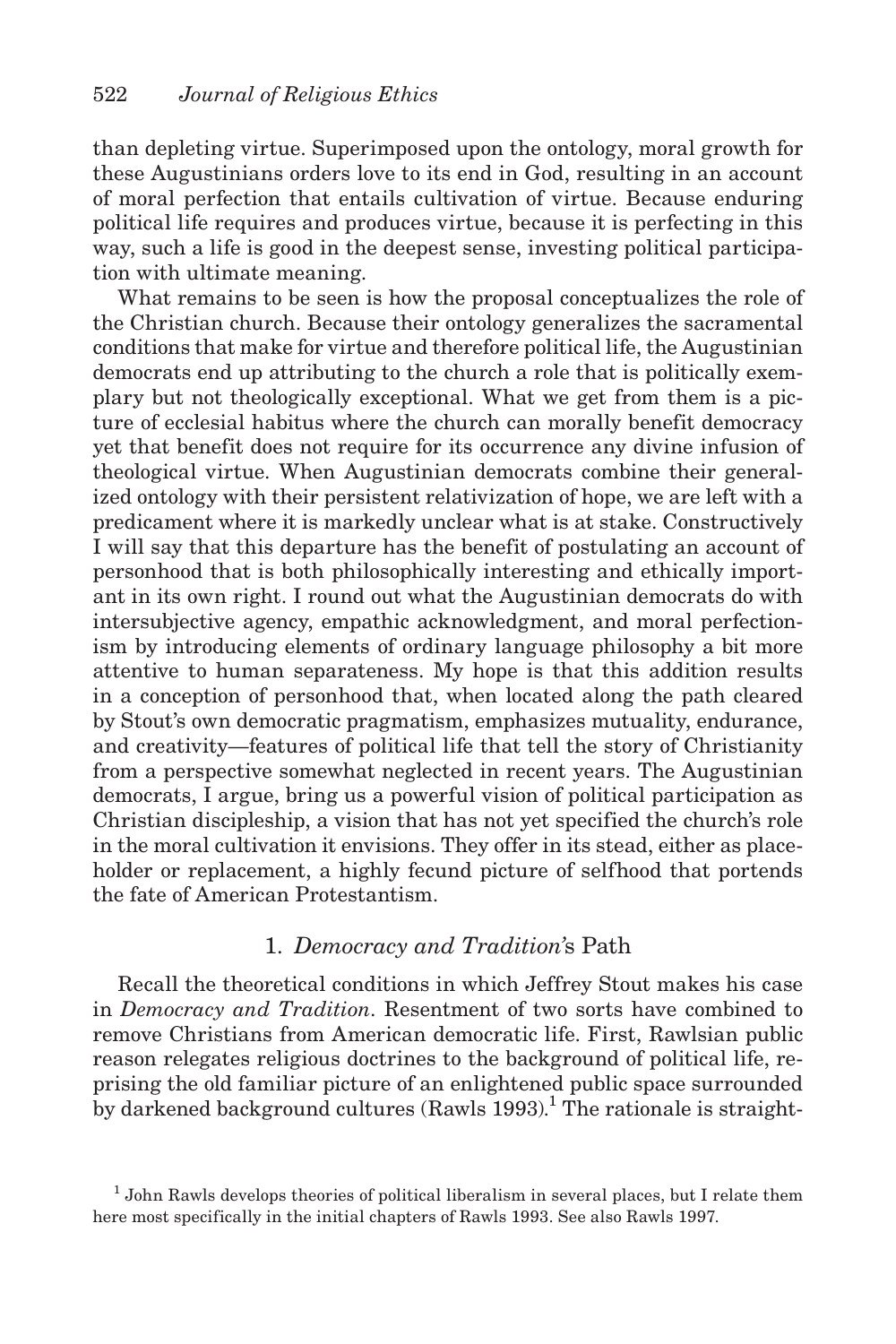forward enough: religious doctrines, those not answerable to others, are the kinds of things that make political life under the conditions of pluralism less rather than more likely. Religious citizens are welcome, so long as they are willing to check their unanswerable reasons. Christian thinkers respond in kind, arguing that public reason will strip Christians of all the reasons that matter, leaving them naked in public by eviscerating their background cultures. From their perspective, political participation looks like a deal with the devil. Instead they turn their attention to the maintenance of their culture, foregrounding what others see as background, the site of real politics anyhow (Stout 2004, 147–61). Their separation, they tell themselves, creates the distance necessary for prophetic witness (Stout 2004, 161). From these entrenched positions the rhetoric ratchets up, with democrats calling Christians "conversation stoppers" and Christians narrating democracy all the way to hell (Stout 2004, 86–91, 100–07). Pretty much everyone gets caught up, one way or another, in this ugly state of affairs.

But it rests on a confusion and hence is easily dismantled if we but examine its premises, which we had better, given the stakes of political life (Stout  $2004$ ,  $24$ ).<sup>2</sup> Democracy is no more opposed to background cultures than it is to itself, because it *is* a background culture (Stout 2004, 23; 2010, 252). If we grant that background cultures are those sites that inculcate the stuff necessary for public life, namely virtues and their instituting processes, then we discover a middle term between democracy and Christianity: they are both virtue-inculcating traditions (Stout 2004, 19-41, 204-24).<sup>3</sup> This looks like a stroke of genius, but it is readily apparent if one looks past the ugliness.

Public reason is a product of tradition and hence comprises rather than controls the conditions of pluralism. Its doctrinal rejection of religious reasons, blinded by its false self-image, answers to no one while policing conversation. It asks others to give up their reasons yet offers no plausible reason for why they should do so. If democrats can get past their poor self-image, they might come to accept pluralism as democracy's condition of possibility. Likewise, Christians must realize that there can be no prophetic witness without participation in public life. If they give up hope that public life is capable of bearing prophetic witness, then they will have given up the game. Rather they might see democratic reason-giving

 $2$  See also Springs et al. 2014, 419–21, 435 and Stout 2007. For other symposia on *Democracy and Tradition*, see *Soundings: An Interdisciplinary Journal* 87.3/4 (2004) and *Journal of Religious Ethics* 33.4 (December 2005).

<sup>3</sup> Stout's 2017 Gifford Lectures exemplify and extend to extraordinary effect *Democracy and Tradition*'s central arguments about Emersonian democracy as a virtue-inculcating tradition capable of producing justice. Those lectures are forthcoming under the title *Religion in the Modern West: A Political History* by Princeton University Press.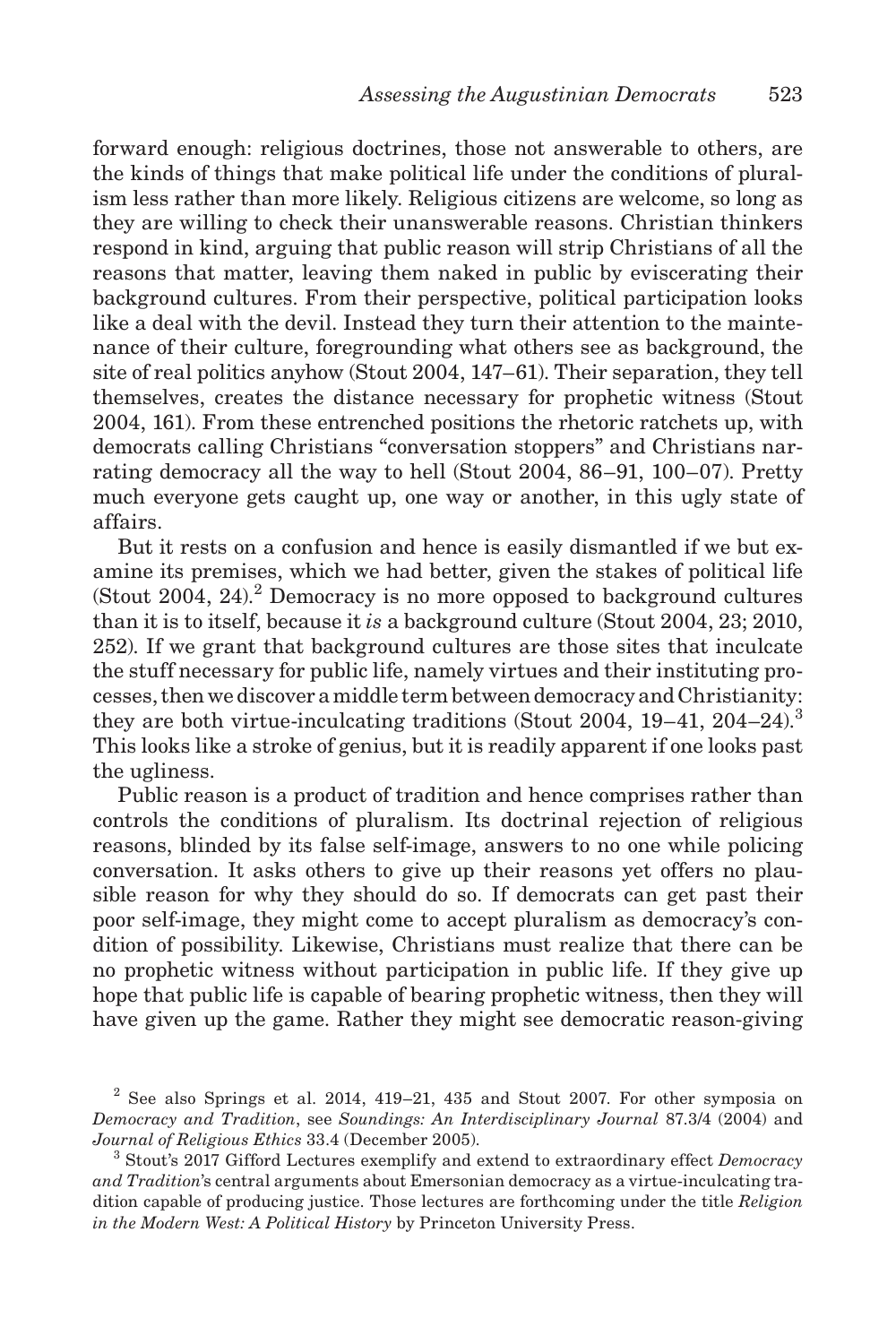as the perfect platform for bearing witness. No doubt exchanging reasons makes for vulnerability, but if they can resist the temptation of trying to secure their own lives then they might come to accept vulnerability as Christianity's condition of possibility.

With this proposal Stout clears a theoretical path for Christian political participation. Christian theorists seeking to follow this path will have to develop two significant steps. First, there will need to be more explicitly Christian formulations of Stout's proposal. It is one thing for a non-theist to make such an argument, especially one who admits of needing good Christian participation at minimum to counteract bad Christian participation. It is another thing for a true believer to cast political participation as Christian discipleship. Stout's proposal, baptized in the liniments of confessional theology, will have the effect of relocating the proposal to the province of Christian faith. Let us understand this as the speculative task. Second, someone will need to show how political participation is continuous with church life. If participation is something Christians take up away from church, even if political motivation originates in church, it will look like public reason redux, which is to say, it pictures individual Christians inspired by virtue and ready with religious reasons which are only vaguely and tenuously connected to their background cultures. It will look like someone is trying to save faith by denying church. If Christians want their political participation understood as having something to do with God, they will have to find ways of connecting the respective descriptions between politics and church. What is needed is a route that will make good on what scripture promises and demands of the church, the *locus classicus* of Christian ethical concern. We will understand this as the practical task. To advance the path Stout cleared for Christian political participation, Christians must engage both of these conceptual tasks. Initially, I argue that those I call "Augustinian democrats" take up the first task and leave incomplete the second. Completion of the first task results in an elegant political ontology; incompletion of the second creates several significant problems, and the two combined, I conclude, results in a hybrid and especially compelling picture of personhood.

Before turning there, let me quickly highlight an issue raised by Stout's interlocutors so that we can trace its trajectory through the course of my argument. In a much-celebrated American Academy of Religion symposium marking the arrival of *Democracy and Tradition*, Richard Rorty, Stanley Hauerwas, and Cornel West each raised the issue of hope. For Rorty, the substance of Christian hope, by which he meant God, undercuts democracy's ethos of pragmatic self-reliance; just as citizens are accountable to no one else but other citizens, so they should not hope in anyone else for the well-being of the nation (Springs et al. 2010,  $419-21$ ).<sup>4</sup> Hauerwas

<sup>4</sup> See also Rorty 1990.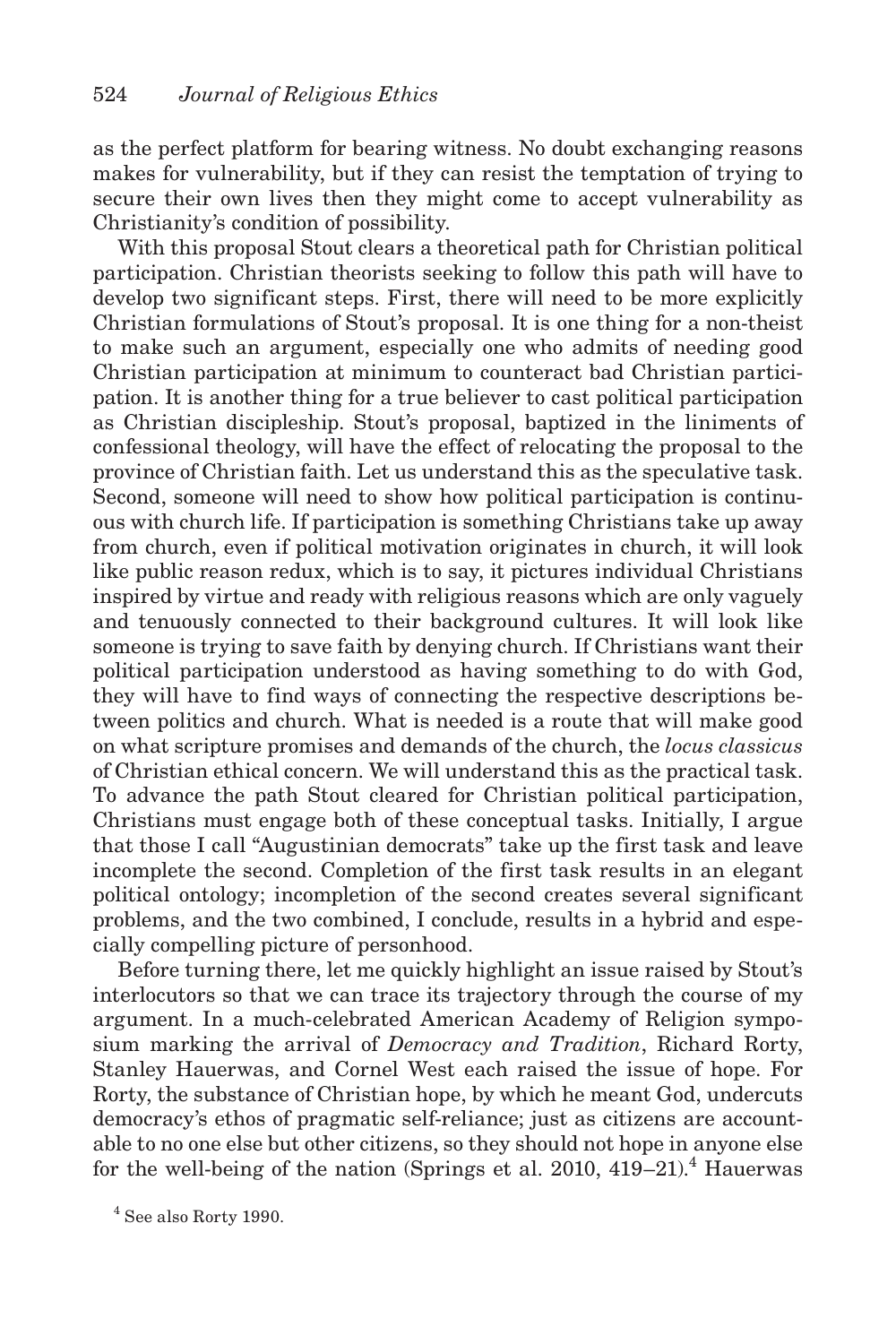intimated hope under similar terms, though conversely, as the substance which he suspected democratic theory still precluded (Springs et al. 2010, 429). West understood himself standing in the middle, between the self-reliance of his adopted pragmatism and the grace-inflected Gospel of his native Christianity (Springs et al. 2010, 417).<sup>5</sup> Stout tried to explain how democratic hope could answer all three concerns. As we will come to see, hope as an issue, and maybe as *the* issue, remains, and it will be good for us to track it as the miner's canary of the Augustinian democrats.

# 1.1 *The Augustinian democrats*

Princeton University Press published *Democracy and Tradition* in 2004. Cambridge University Press published Charles Mathewes's *A Theology of Public Life* in 2007. Jennifer Herdt's *Putting on Virtue* and Eric Gregory's *Politics and the Order of Love*, both by University of Chicago Press, came out a year later. Cambridge reissued John Bowlin's *Contingency and Fortune in Aquinas's Ethics* in 2010, the same year Eerdmans published Mathewes's *The Republic of Grace* (2010b)*.* The years immediately following *Democracy and Tradition* would be marked by these excellent studies and the ascension of their respective authors, each a Protestant theologian teaching at storied theological and religious studies programs (that is, the University of Virginia, Yale Divinity School, Princeton University, and Princeton Theological Seminary, respectively). The ingenuity of their specific arguments makes it clear that none required Stout's *Democracy and Tradition* for its contribution, and while each has close ties to Stout (and often one another), none could be described as "Stoutian" in any straightforward manner. Still, it is noteworthy that these works all focus on themes related to public life, virtue, and Christianity. Further, all inhabit the conceptual space cleared by *Democracy and Tradition* such that while their innovations do not depend on *Democracy and Tradition*, their collective reception does. Much of what these books and their authors achieve is the fulfillment of the first of two tasks inspired by *Democracy and Tradition*, making their combined efforts a landmark development in contemporary American theology.

In the following I will treat this group through a composite sketch I call the Augustinian democrats. In doing so, I have neither interest nor expertise in figuring out whether they exegete Augustine correctly, and, anyhow, that question will not matter much for what I am up to here.<sup>6</sup> What is

 $^5$  For background on West's question, see West 1989, 233 and West 1999, 87–118. Stout mentions the latter in Springs et al. 2014, 432. See also Stout 2004, 55–60.

<sup>&</sup>lt;sup>6</sup> Mathewes writes, "By using the phrase 'the Augustinian tradition,' I mean to draw guidance from Augustine's thought, without being trapped in the historical cul-de-sac of debates about what Augustine 'really meant'" (2007, 19).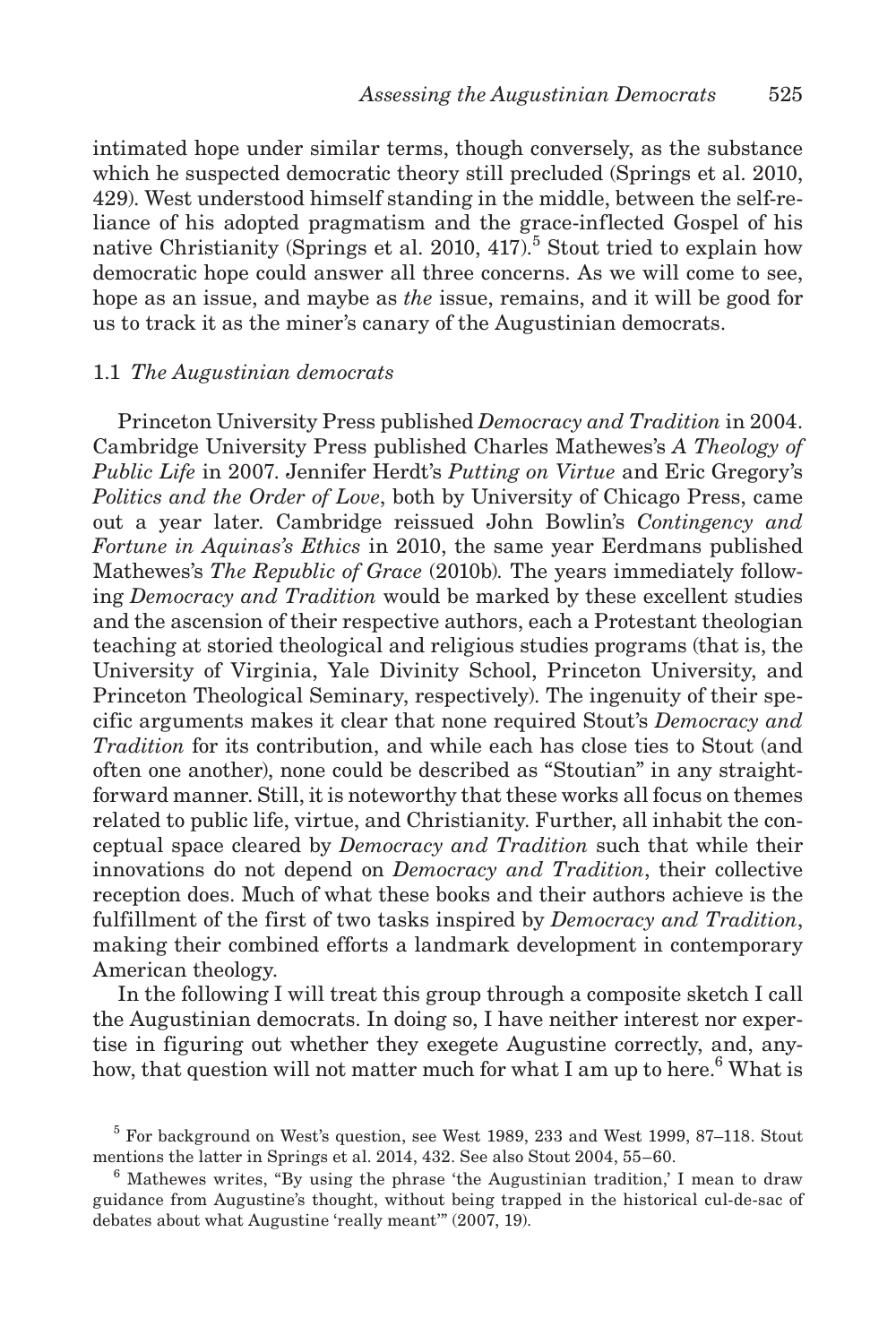important is how these thinkers fill out a history *Democracy and Tradition* reinvigorated, that of Augustinian liberalism, a group of theories about Christian participation in political life. Comprising that group is different readings of Augustine's *City of God* that together share a basic set of convictions:

(A) The economy of creation can be divided between the eternal city of God and the temporal city of man.

(B) The temporal city can achieve goods proportionate to its constitution as the temporal city.

(C) The upshot of (A) and (B) is that Christian residents of the temporal city should strive for no more and no less than those goods.

Granted (B)'s dispensation Augustinian liberals go about the theoretical work of delineating the entailments of (C). The specific projects that comprise Augustinian liberalism as a group are important in their own right but not for my aims here. Relevant is the history of how a once dominant Augustinian liberalism came to occupy a minority position within political theology and from that position came to sound a minority report within the already mentioned echo chamber of mutual resentment between (Christian) religionists and (Rawlsian) anti-religionists.

Some background will be helpful. For a long time, Augustinian liberalism as outlined above (and as fleshed out in the thought of Reinhold Niebuhr) set the stage for how Christians in the US thought about political participation. Only after those Stout deems the new traditionalists (that is, Alasdair MacIntyre, John Howard Yoder, Stanley Hauerwas, John Milbank, and their ilk) *re*set the stage did Augustinian liberalism get relegated to minority status (Stout 2004, 118–39). Given the monopoly Augustinian liberals once held on political theology, it is a wonder that these thinkers were able to change the script from (C)'s entailments to the religionists versus anti-religionists impasse. By depicting democratic life as anti-Christian, the new traditionalists eventually precluded even the need for the Augustinian liberal dispensation. Once they were seen as successfully showing that Christians were at best resident aliens for whom commitments to the earthly city, even of the kind chastened by Augustinian liberalism, were dangerous temptations, Augustinian liberalism was written out of political theology's main plotline.

Essentially what *Democracy and Tradition* has done is reintroduce Augustinian liberalism. This is its signal *theological* accomplishment. How was Stout able to do this? Mainly by flipping the script on the new traditionalists just as the new traditionalists had previously flipped the script on the Augustinian liberals. By fashioning democracy as a virtue-cultivating tradition and hence as beneficial rather than detrimental for Christian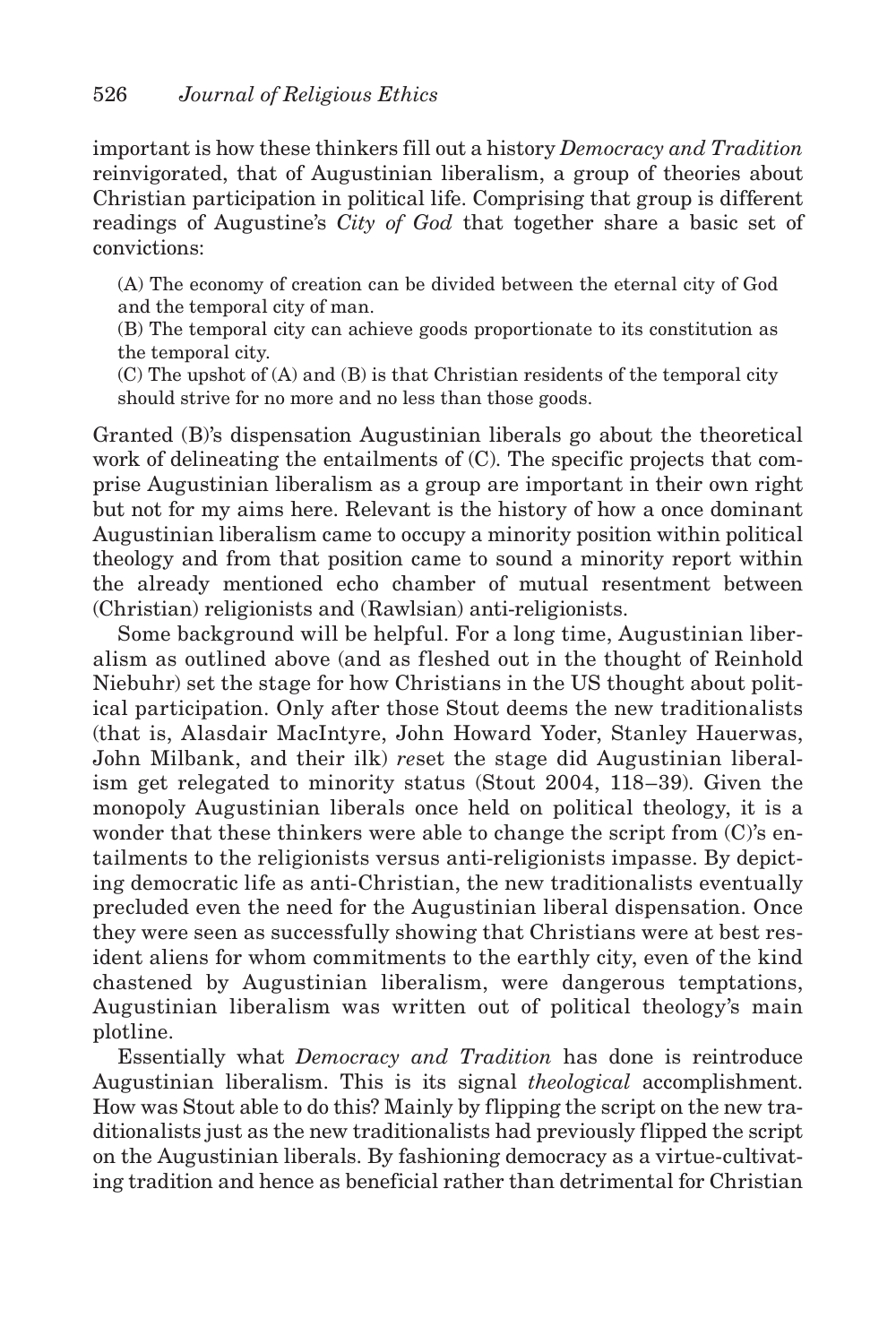discipleship, he was able to put Augustinian liberalism center stage once again, though with a crucial addition:

(D) Christian commitments to the temporal city's no-more-and-no-less proportionate goods has the effect of preparing Christians for the eternal city.

By making participation in the earthly city about participation in the divine city Stout closed Augustinian liberalism's conceptual loop.7

What makes an Augustinian democrat then is her resumption of the history I've just now related and her reliance on (D) to complete that history.<sup>8</sup> Construing the Augustinian democrats as *only* the newest iteration of Augustinian liberalism misses Augustinian liberalism's recent history and *Democracy and Tradition*'s critical role in that history. None of this is to downplay the role "democrat" plays in the description "Augustinian democrat" but it is to say two things about that role. First, what is theologically interesting about democracy for the Augustinian democrat is that it is a form of political participation that uniquely activates the virtues of faith, hope, and love, and hence makes (C) and (D) interdependent. Second, this conception of democracy is wide enough to accommodate any number of practical models, from grassroots to republican politics. This definition brings us back to the figures mentioned at the start of this section: Mathewes, Herdt, Gregory, and Bowlin. Much of what these scholars do is fill out the interdependence of (C) and (D), tightly relating democracy to Christianity.

For the sake of argument, going forward I focus on those parts of the composite that most obviously represent the spirit I have in mind, Mathewes's *A Theology of Public Life* and Gregory's *Politics and the Order of Love*. 9 I start by outlining the ontology that arises out of Mathewes's and Gregory's shared vision of political life. Mindful of the many other important things these books say and do and the significant differences between them, I read them together as adroitly completing the speculative task, and then raise questions about their remaining prospects for the practical

<sup>7</sup> See Stout's remark, "There are Augustinians and Augustinians" (Stout, 2004, 26). On the question of whether the Augustinian democrats successfully transition to democratic versus liberal politics, see Michael Lamb's "Augustine and Republican Liberty: Contextualizing Coercion" (forthcoming in *Augustinian Studies*) and his forthcoming book, *A Commonwealth of Hope: Reimagining Augustine's Political Thought.*

<sup>8</sup> Stout himself uses "Augustinian democrats," though not to the effect that I am using it here (2004, 20).

 $9^9$  See also Gregory 2015. For helpful engagements, otherwise not taken up in the following, with Mathewes and Gregory along the lines of Augustinian democracy, see Bailey 2010; Barter Moulaison 2010; Bruno 1983; and Markus 2000.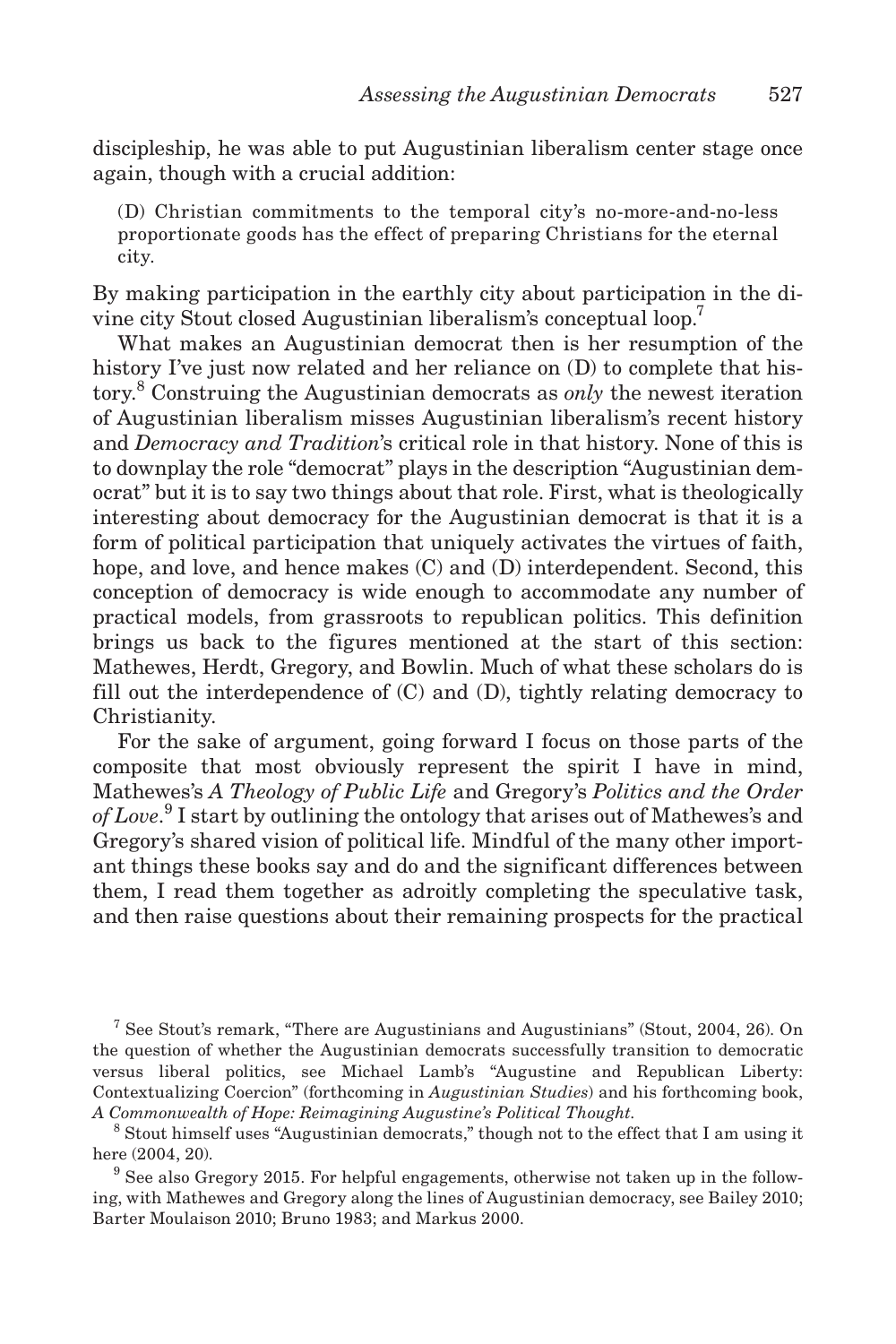task of portraying the church as more than ancillary to politics.<sup>10</sup> I conclude by drawing more broadly from the Augustinian democrats and offer a picture of personhood that arises between completion of the speculative task and incompletion of the practical task.

# 1.2 *Completing the speculative task*

One will remember that *Democracy and Tradition*, primarily through George Hunsinger's reading of Karl Barth, had already charted a theological path from Christianity to politics (Stout 2004, 108–17). But Stout's Barth, especially as read through Hunsinger, comes prepackaged to deliver precisely that theological path and no other; relying solely on Stout's invocation of Barth in order to theologically justify his argument simply begs the question. What is needed is a broader representation of the theological tradition, one whose influence spanned the range of possibilities and survived intact in order to offer something of benefit. By enlisting Augustine to play this role, Mathewes and Gregory resume the legacy of Augustinian liberalism, the previously noted strategy of reading Augustine in the midst of liberal political orders. Inhabiting the space cleared by Stout's signal accomplishment involves Mathewes and Gregory in the project of envisaging Augustinian liberal theory as crucially democratic, an important development insofar as Augustinian liberalism had hitherto not taken the force of its Augustinianism to necessitate this direction. The Augustinian democrats try to accomplish this by employing Augustine's theurgic ontology in order to give democratic form and content to political life, and thereby fulfill what I am calling the speculative task. And while these democrats do not all take Augustine as their inspiration, or do so only with handles

 $10$  I have intentionally not included Duke University's Luke Bretherton among the Augustinian democrats. Since Bretherton fits the profile in some ways, my decision might strike some as curious; explaining it will make clearer my composite. Like them, the reception of Bretherton's work follows the publication of *Democracy and Tradition* and even draws from Mathewes and Gregory. Also like them, he finds much inspiration in Augustine's thought, especially his *City of God*. Indeed, these factors together eventuate more so for Bretherton than for the others in an explicit championing of democratic organizing of the kind Stout himself endorses in *Democracy and Tradition*'s sequel, *Blessed Are the Organized* (Stout 2010). So, why not include Bretherton among those I call Augustinian democrats? Only later in my argument will the answer be fully understood. I can anticipate that by saying that Bretherton, unlike the others, stakes the virtue-cultivating work of democratic participation as necessary but not sufficient for Christian political life. What is also necessary, most straightforwardly, is hope and even expectation that God will deliver the determinate goods to which Christian political efforts are aimed. To this end, Bretherton speaks of "the transformative actions of the Spirit who is the only one with the agency to irrupt a transfigured spatiotemporal register (a new heaven and a new earth) within the bounds of the old" (Bretherton 2015, 107). See also Bretherton 2015, 86 and 95.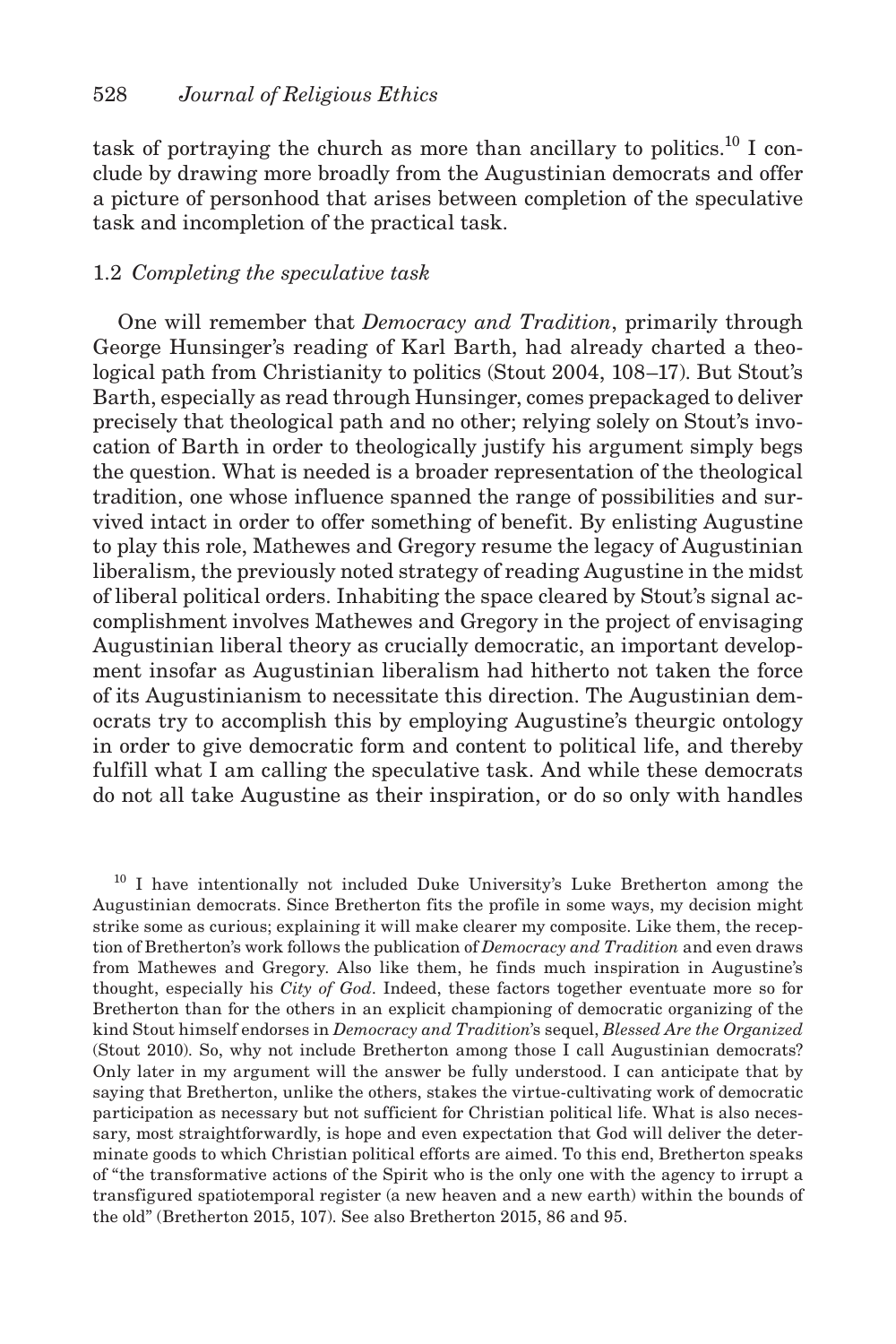supplied by Thomas Aquinas's theology, each is intent on seeing human flourishing continuous with Augustine's strong emphasis on love of God.

A certain spatial image of political life has held us captive. We are given a picture of political life taking place in "political space," revolving around "the public square." This picture comes with notions of borders, doors, entering/exiting, trespassing, so on and so forth. Closely related is a moral psychology that harbors a Kantian division between faith and practice that in turn presumes an outside/inside and public/private concept of mind. Arguing about Christian political participation while captive to this picture conscripts one to banging one's head continuously against its limits. The picture is simply too narrow for the complexities addressed by political theology. And what it pictures—a zero-sum analysis of persons in space and time—is too flat-footed to capture the richness of human life. The principal way Mathewes and Gregory together answer the speculative task is by offering an account of space and time that is able to situate political theology beyond the zero-sum confines of this picture.

Augustinian democrats picture persons as inhabiting shared space, the creaturely locale of immanence (Mathewes 2007, 16–17; Gregory 2008, 261). Creation situates people together; it makes no more sense to ask whether one should engage others than to ask whether one is a creature (Mathewes 2007, 160).<sup>11</sup> We are each given into this shared mutuality, which is what it means to be a creature, to be given by and to others (Gregory 2008, 208). In this moment of shared life,

We must all learn to live together as brothers and sisters or we will all perish together as fools. We are tied together in the single garment of destiny, caught in an inescapable network of mutuality. And whatever affects one directly affects all indirectly. For some strange reason I can never be what I ought to be until you are what you ought to be. This is the way God's universe is made; this is the way it is structured. (King 1991, 169, as quoted in Gregory 2008, 193)

Our being created like this morally warrants political life, making it the most natural thing in the world (Gregory 2008, 271, 287). We deny what is most human about us when we remove ourselves, when we go private, the *privatio boni* which Augustine described as sin (Gregory 2008, 41, 85, 190; Mathewes 2007, 151, 283, 313–14). Imagining one another in terms of zero-sum spatial analyses is what we tend to do when we have already succumbed to bewitched language, which Wittgenstein described as the fantasy of private language.

We are each of us separate from one another, but within this ontological picture separateness is predicated temporally rather than spatially (Mathewes 2007, 11–12, 16, 17, 343). One can imagine the slow time of

 $11$  See also Mathewes 2010a,b.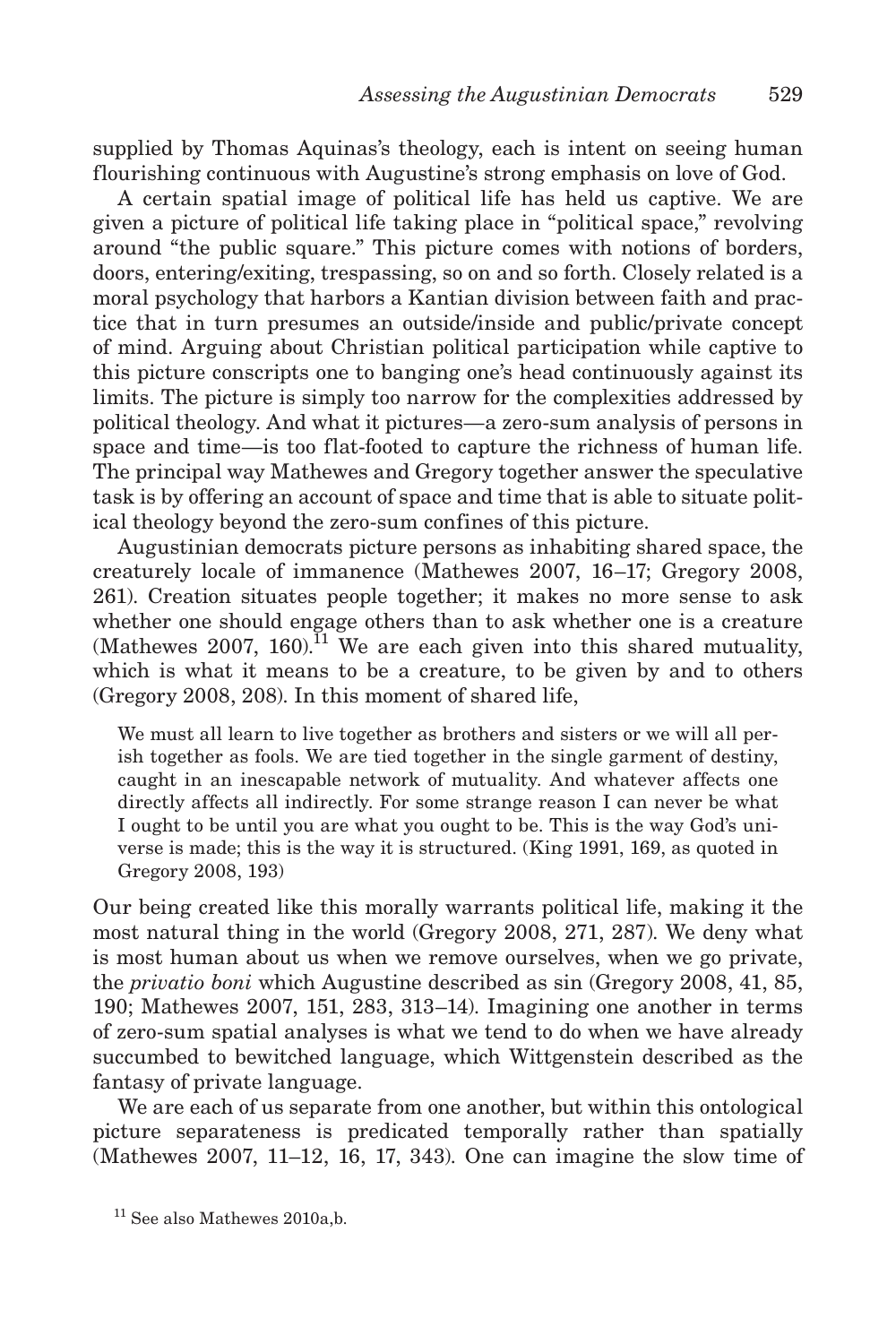attending to others or the rapidity of transformative engagement—we might speak of temporally distended relationships (those who go too fast, or too slow, pausing relationships and jumpstarting them) (Gregory 2008, 20, 79, 156). The protracted conflicts of political life threaten frenetic confrontations and desperate measures, and the violence of temporal rupture remains a temptation for all (Mathewes 2007, 14). Being in time, the creature lives into the temporal structure of her existence, receiving treasures old and new from the past, remaining vigilantly present in the present, and approaching our future together in faith, hope, and love. Maturation of self and mutuality involves finding one another in the stillness of the moment and opening ourselves to the change that time is. Valences of time within the communion of shared space offer a way of thinking about one another's differences without giving up mutuality. $^{12}$ 

Our relationship with God works differently. While we share immanent space with other creatures, we share life with God only insofar as God's eternality makes space within God's very own life. The doctrine of eternality has God encompassing all reality; to exist is to be given a share in God's existence. This means that creatures always live within the time of God, God's eternality. While we share space with other creatures, we share in God's time (Mathewes 2007, 32–33). The Augustinian democrats cleverly exploit the conceptual difference Augustine posits between divine eternality and creaturely temporality in order to locate creaturely life within divine life, maximally affirming the goodness of creation by emphasizing divine transcendence. They make much of the distinction between apocalyptic time and eschatological time, and what they are after is a conception of life where creaturely existence unfolds in the overlap of the already but not yet eschatological fulfillment of creation.<sup>13</sup> Conversely to how differences between creatures are marked by time, so spatial imagery can be used to mark one's deepening relationship with God, life with God is indexed to the creature's journey into God. This ontology paints a picture of creaturely life as infinitely important, as laden with meaning, and as fated to goodness.

The Augustinian democrats' key conceptual advancement comes by way of correlating the ontology of creaturely mutuality to the ontology of creaturely participation in God (Gregory 2008, 40–41). Our life with one another directly relates to our life with God; every pursuit we undertake with and for one another takes place with and for God; one's pursuit of earthly goods maps onto one's pursuit of God (Mathewes 2007, 26–27, 167; Gregory 2008, 288–89). We will finally let go of our tortured decisions over investing our time in temporal things or investing in things of God once we

<sup>12</sup> See also Lee 2005, 54, 60.

 $13$  Stout refers to this as a "more proximate future" in Springs et al. 2014, 434.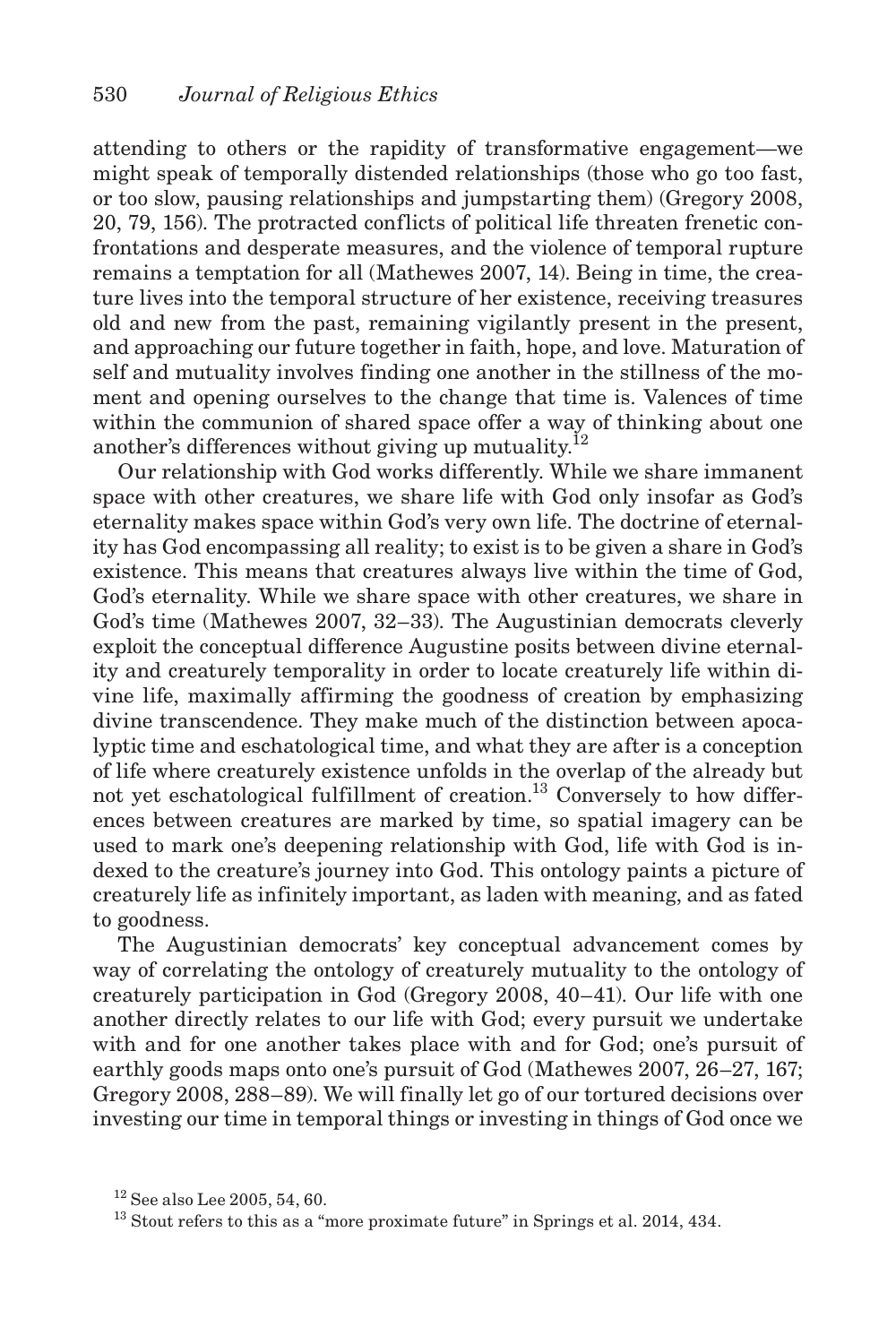discover that all things are invested with the things of God (Gregory 2008, 328–29). What we took to be a competitive relationship between temporal use and eternal enjoyment turns out to be harmonically equivalent, temporal use is coterminous with eternal enjoyment; joy here becomes inescapable (Mathewes 2007, 224).

Creation is structured so that the goods necessary for enjoyment are built right into creaturely life.<sup>14</sup> Walking with one another into the divine life requires and produces the virtues of faith, hope, and love. Life at close quarters means we cannot avoid one another, nor should we want to because the more we give ourselves to one another in the rough and tumble exigencies of life together, the more we enjoy creation as God created it to be (Mathewes 2007, 288–93). We can call this partaking of the divine "political" if we like, but more basically we might think of it as holiness or sanctification or flourishing or perfection. In calling it "political participation" we should not think we have lent it any greater significance than it already has by function of it being participation in God (Mathewes 2007, 164). Nor can the ends of politics be reduced to the goods promised but often frustrated by that life. Politics should be oriented to specific determinate ends (for instance, just economic arrangements), but because those ends are not the end of politics—which has its end in the unending life of God—they are to be pursued endlessly but not desperately (Gregory 2008, 293).

# 1.3 *Stranding the practical task*

So much for the benefits of how the Augustinian democrats complete the speculative task. What about the church? In asking this question, I am not seeking to return to the old formulations of the church being the church so the world would know it is the world. Rather, the question is posed on the far side of *Democracy and Tradition*, placed on the path cleared by Stout. I see the second practical task of asking this question anew as necessary if Christians are to travel further down that road. We are not now raising the question of church as a rebuttal to political liberalism's disqualification of religious reasons. Rather, *Democracy and Tradition* wants all the religious reasons citizens are willing to give. Christians should participate as Christians as much as they like. In completing the first task by speculatively overlaying political life and divine life, Augustinian democrats give Christians all the reasons they need to feel good about this participation. Given the centrality church plays in the lives of Christians, figuring out where it fits in the Augustinian democratic vision is simply a practical consideration that follows. If it turns out that the church is given short

<sup>&</sup>lt;sup>14</sup> Regarding the continuity between Augustinian and Thomistic thought, see Gregory and Clair 2009.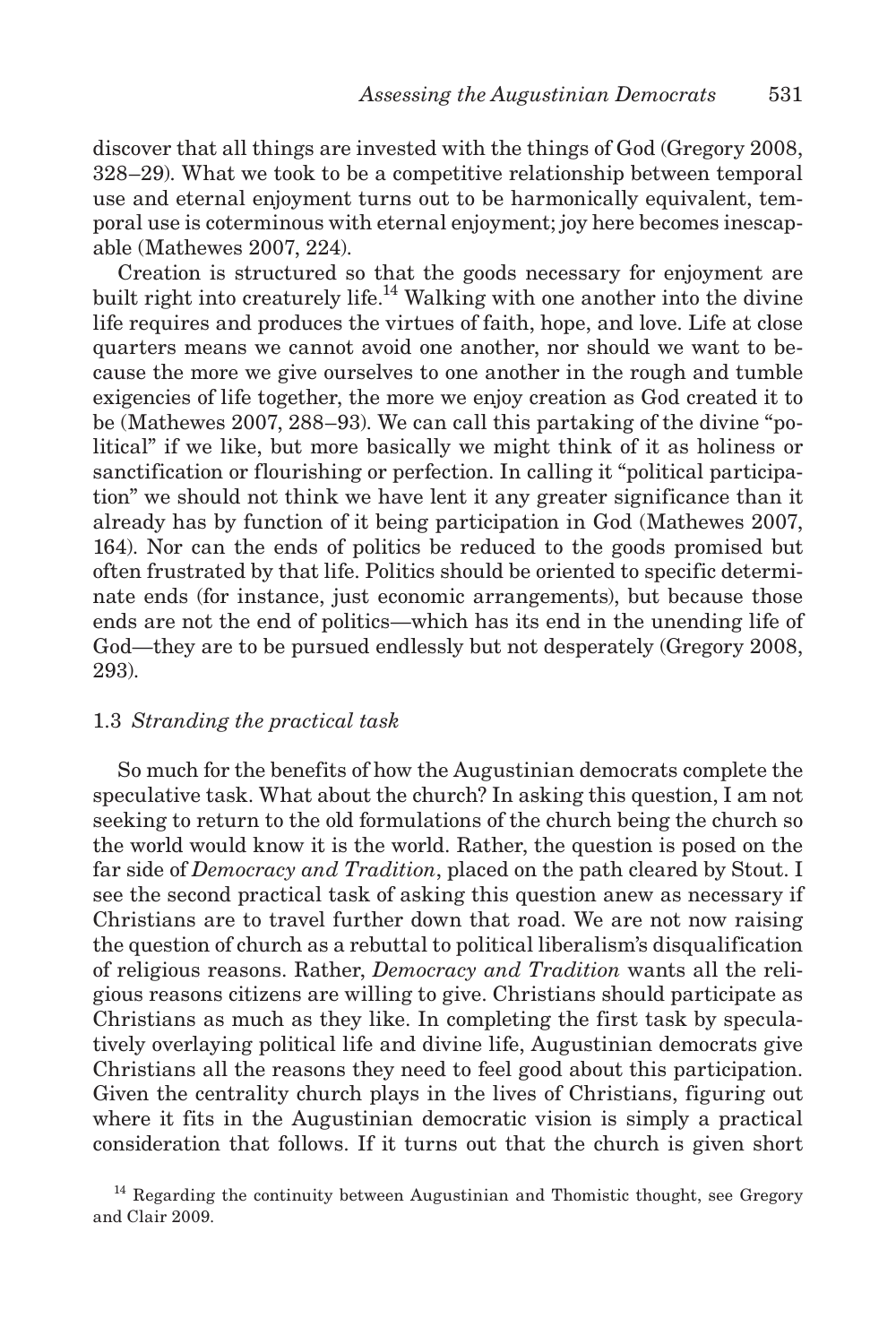shrift, then Christians who felt *Democracy and Tradition* had promised them something better will feel either confused, hoodwinked, or both.<sup>15</sup>

So what role do the Augustinian democrats ascribe to the church; where does it sit in their locus of concern? *A Theology of Public Life* and *Politics and the Order of Love*, conspicuously, do not mention church much. For books that focus on public life, virtue, and Christianity, it feels odd that church plays no obvious role.<sup>16</sup> But we need not read this suspiciously. One can imagine good reasons for it.<sup>17</sup> Recall the ugly state of affairs for which *Democracy and Tradition* proved such a welcome intervention. Rawls's political liberalism put the church on the defensive, eventuating in an identitydriven church versus world dichotomy. The virtual war that ensued—now drawn along rhetorical battle lines like "virtue" and "violence"—had real world effects as thoughtful Christians left a dangerous political vacuum behind (Mathewes 2007, 24). *Democracy and Tradition* provides a truce and it is now up to each side to do the work of furnishing the means (things like speculative and practical tasks) to a lasting peace. In the first moments after the truce is declared, where collaborative steps are gingerly taken, it makes good sense to avoid using language that threatens the fragile state of things. Part of what made the state of affairs so ugly was that church language had become a threat. Under these delicate conditions one might figure out how to talk about church less, or at least a bit more indirectly, with the hope that speaking about the church differently might begin to shift the sense it had for Christians.

With the practical consideration of both having to speak about church and having to do so in an unthreatening manner, the Augustinian democrats, from what I can tell, do themselves a favor by presuming church without much talking about it. Specifically, they presume the church as forming the virtues that motivate and sustain political life, which begins with the church but, given the mutuality of all creatures, does not end there. In this vein, the most daring thing one might say about the church is that it is a school of civility, a foretaste of things to come. The Augustinian democrats presume something like Stanley Hauerwas's account of the virtues and so therefore the church as social process. The church gets Christians going on a process of self-perfection that travels through political life. The problem with Hauerwas's church/world account of ethics—and why it needs to be reworked for this new moment—is that it forecloses the very processes that Christians most need. Hauerwas's own ontology is exposed here. For

 $15$  For an account of proper reasons for and modes of political withdrawal, see Griffiths 1981, 18–22.

<sup>&</sup>lt;sup>16</sup> Mathewes's fullest articulation can be found in 2007, 316. See also Mathewes 2010a; 2010b, 143.

 $17$  Discussing Malesic 2011, Jennifer Herdt suggests Christendom-like contexts as another good reason. See Herdt 2015, 727–40; 2015, 34.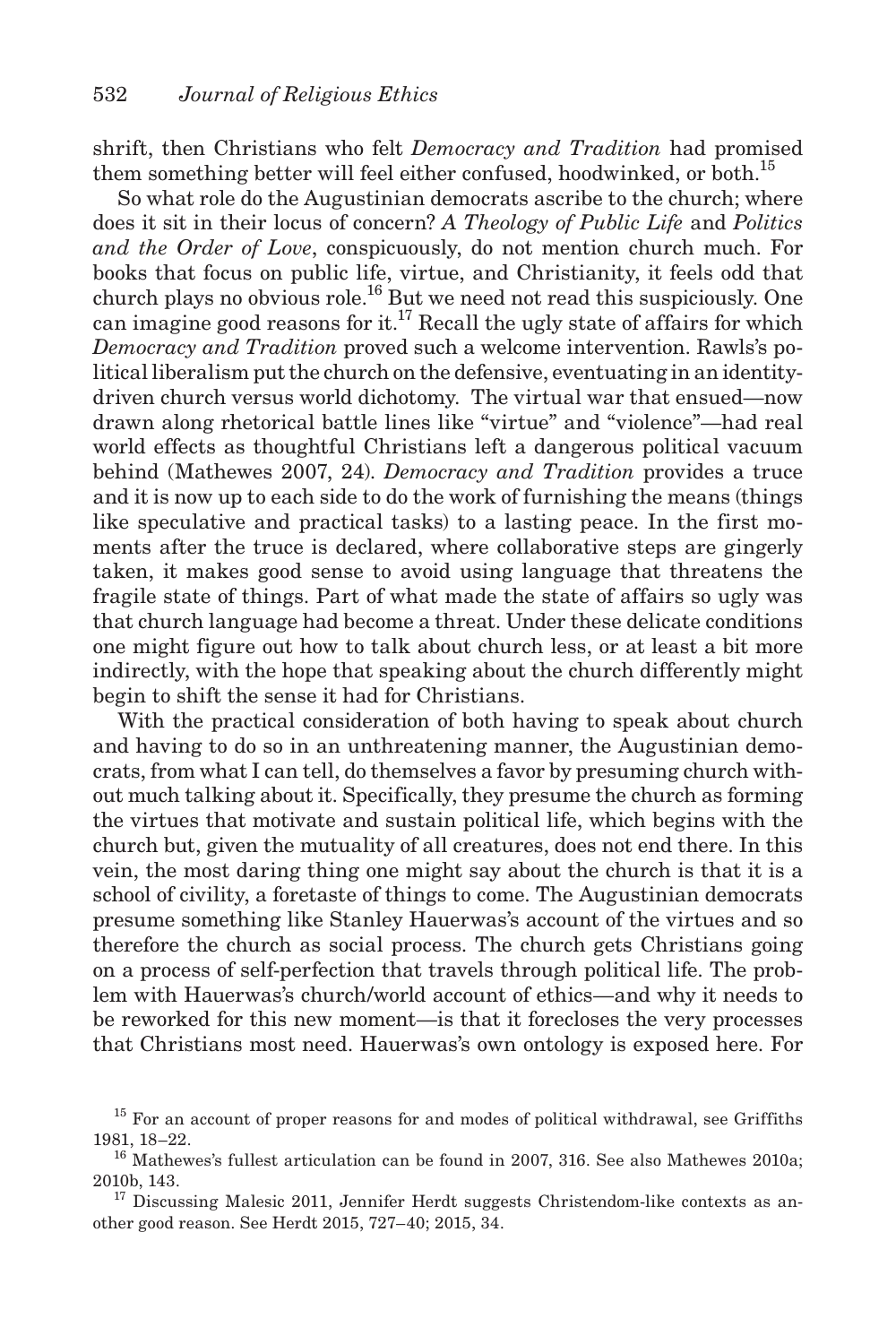him, tying virtue to the grace the sacraments bestow binds the goods of God to a covenantal history in which the sacraments become things to be desired. Beginning with Israel, the covenant is outward looking, from the Jews, to the gentiles, to the nations. Strangers can find God in the Jewish-Gentile church in the same way that the Jewish-Gentile church found God in Israel. The missional claim that God is available anywhere rests on the prior Christological claim that God can be found at least here in the sacramental church. It is that presence that enables the virtues. On this account, social process is narrated as moral formation. For Hauerwas, the church/ world distinction is the outworking of this covenantal ontology whereby the presence of God produces moral character and the sacraments dispense this presence. Hence virtue is found wherever the sacraments are found. Insofar as politics involves things of the world, it depletes moral character and hence is to be avoided. Living distinctively through its moral character, the church invites the world to join the church where joining the church begins with recognizing and then leaving the world (Hauerwas 1981; 1991; 2000; Hauerwas and Wells 2011; Hauerwas and Willimon 2014).

An Augustinian democratic ontology is meant to replace this picture. Earlier I said that their decisive move comes in correlating the ontology of creaturely mutuality with the ontology of creaturely participation in God. This correlation is not fixed to a dispensing mechanism, but is rather everywhere present and available as a function of createdness. The Augustinian democrats retain the correspondence between virtue and morality, but their ontology allows them to broaden its availability. If political life requires virtue's motivation and enabling power, then there is great reason to expect that political life will be everywhere motivated and enabled (Gregory 2008, 68). Notice there is still a sacramental theology present, but it is not one ordered to the church's life (baptism, Eucharist, and so on) but to all of creation. Life lived together avails God to us. We do not so much give sacraments to one another as much as our mutuality proves a sacrament of the world (Gregory 2008, 349). This ontology supersedes the church/world ontology drawn out by Hauerwas. Hence Augustinian democrats offer a vision of political life as sacramental in form. This is the benefit of completing the speculative task. Yet they do so, as should be coming into view, in ways that minimize the role of the church. If *Democracy and Tradition* left them responsible for both identifying the place of the church while also making sure that place did not crowd out the world, they have completed half the task. My contention is that the incompletion is not accidental to the manner in which they complete the speculative task. The development of the ontology leaves little prospect for saying much about the church. Wanting to avoid crowding out the world, the Augustinian democrats overcompensate and crowd out the church. It is not that church does not have a place, but it is no longer uniquely the place of sacrament, virtue, and God.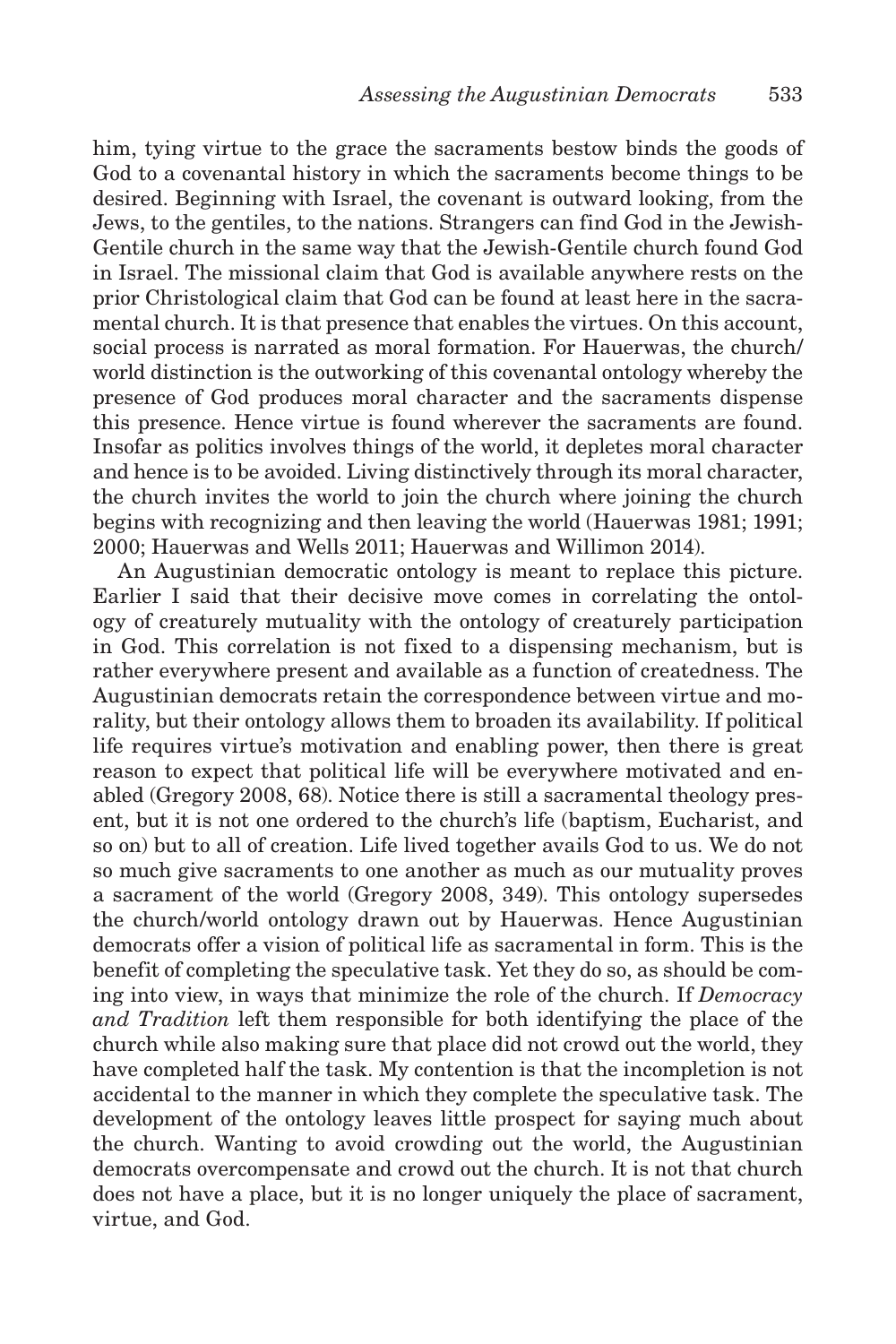None of this is necessarily a problem for the Augustinian democrats. It may be a problem for purveyors of the church/world dichotomy, but that ugly state of affairs is what provoked the democrats in the first place. In other words, the lacuna and its provocations demonstrate we have gotten somewhere. If we can still talk about church but without offense, then we have achieved something of benefit.

But there is a way the completion of the first task and the incompletion of the second creates a serious problem for the Augustinian democrats, but on their own terms. In conclusion, I will show how despite this problem, we still have good reason to consider what the Augustinian democrats are proposing, namely a provocative account of the self. Before getting there, let me unpack the problem.

Augustinian democrats think there is something important at stake in Christian political participation. I have been saying that their speculative ontology stakes the import in terms of investing political life with ultimate meaning. But something else matters to them—namely, the determinate ends of our political pursuits. For example, an economic arrangement that treats people justly matters to them. Now it should not matter in a way that the frustration of those ends frustrates enjoyment of God. Enjoyment, within their ontology, always remains at hand for those who order their political loves to love of God (Mathewes 2007, 290). Indeed, the frustrations—by further requiring and producing faith, hope, and love—only deepen one's life in God, and they will not be so frustrating that one cannot experience joy. Yet, our mutuality makes us want more. Namely, we want for politics to be good not only for us by perfecting us, but for our neighbors by providing conditions that allow for their self-perfection. Wanting our neighbor's good—what Gregory calls "the importance of justice for a society of free and equal citizens" (Gregory 2008, 80)—is what faith, hope, and love look like when displayed immanently. Part of what motivates *Democracy and Tradition* is its concern that political and religious resentment have caused some to throw out the baby with the bathwater, where the baby is precisely these self-perfecting conditions: peace, security, sustenance, and others (Mathewes 2007, 284; Gregory 2008, 306, 317). Without these in place, our fellow citizens will be in no condition to pursue perfection in whatever manner they pursue it (Mathewes 2007, 20–21). As I have tried to show, fulfillment of the speculative task recasts citizens as neighbors whom Christians are called to love insofar as they love God. But none of this makes the results of political pursuits matter. It only matters that Christians undertake these pursuits, and this poses a problem for the Augustinian democrats. Their ontology makes it so that there is nothing about God at stake in how things turn out for their neighbors. This is because for them there is nothing about God at stake in how anything turns out (Gregory, 2008, 79). God is not conceptualized as bound to political happenings in how the Augustinian democrats go about completing the two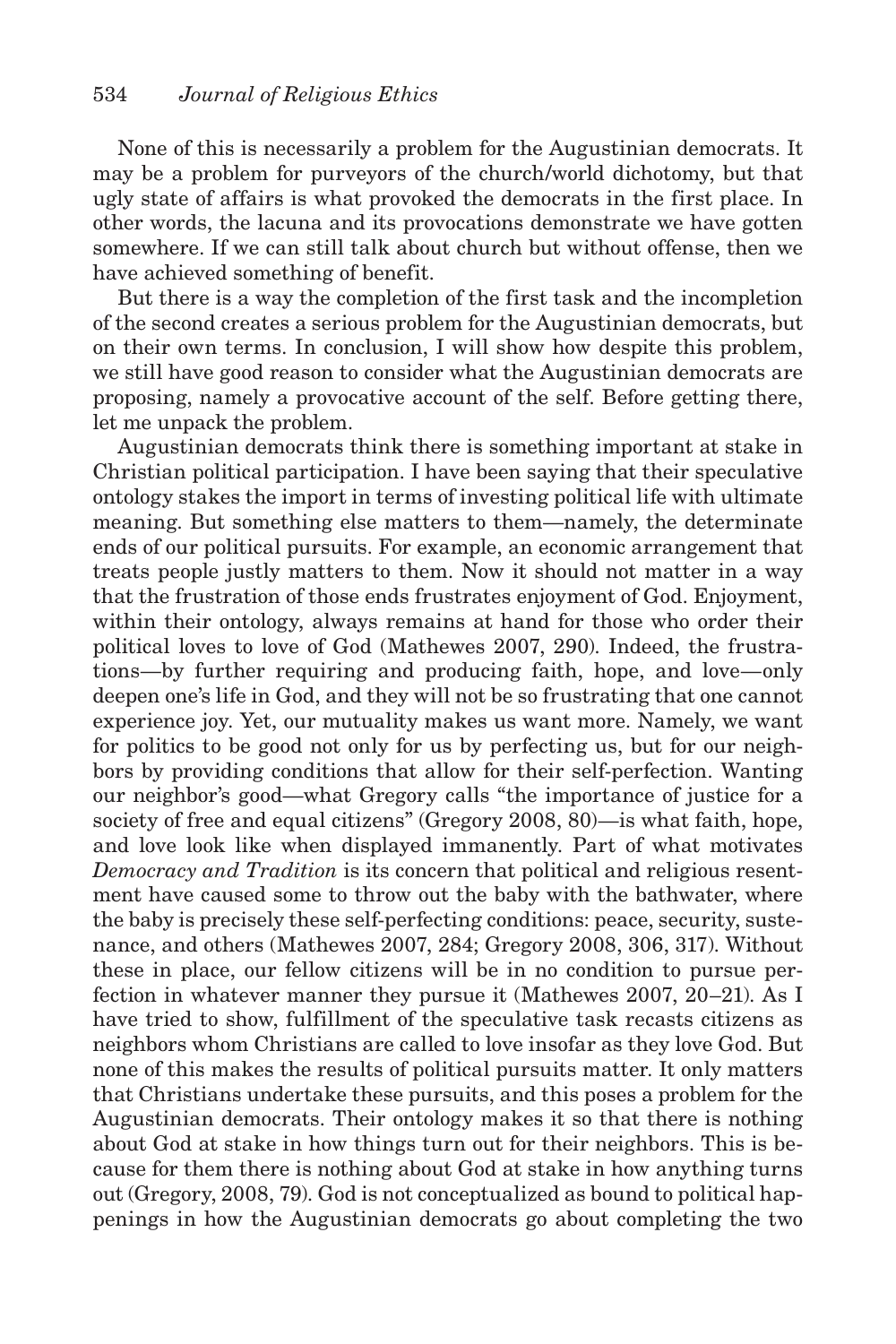tasks. Nothing about God, say God's faithfulness, depends on things turning out well. That does not mean things cannot turn out well, but only that their doing so has nothing conceivably to do with God. One could even go so far as saying that Augustinian democrats have given up the conceptual tools necessary to discern how things have turned out; without the mediational criteria now obfuscated by the generalized ontology, no judgment can be rendered. Given the terms they set, that may not matter to them.

To get a sense of what I mean by things being at stake, let me offer a political theology where God's faithfulness is clearly at stake in how history turns out. Oliver O'Donovan's theological project develops its argument over the course of three principal texts: *Resurrection and Moral Order* (1994), *The Desire of the Nations* (1996), and *The Ways of Judgement* (2005). He first argues that regardless of the skepticism raised by philosophical historicism, there is an undeniable moral realism to which people are accountable, an ethical goodness to which they aspire (O'Donovan 1994, 26, 57–75). For O'Donovan, God in Christ incarnates this moral order (the content of which has to do with God's redemption of the world), and the church vocationally carries forth Christ by evangelistically instilling human affairs with this moral order (1994, 57, 147; 1996, 181, 195, 210–11). Political life then is largely about living out this order by way of normative judgment based on a moral order basic to creation, incarnated in Christ, and instituted by the church (1996, 146-51, 174; 2005, 9, 53, 62).<sup>18</sup> If God is as O'Donovan supposes, then God will show up in human affairs in these visible ways. If not, then God is not as O'Donovan supposes. For O'Donovan the evidence that God is as he supposes is God's showing up in the theocratically ordered societies of Israel, the church, and modern political life as theorized by its early Christian progenitors (1996, 23–29, 131). We can attribute O'Donovan's faith that things should work out this way to the Biblical realism he inherits from Barth. Barth's realism presumes without argument or apology the reality of the world scripture portrays.19 If the world turns out differently than how one would expect given scripture's depiction of it, then one has either read scripture or the world incorrectly. If one has checked and confirmed one's reading, then the dissonance would be cause to abandon the picture one's interpretation anticipates. This is what allows O'Donovan to presume moral realism even when skeptical

<sup>18</sup> Also consider Ward 2016, 73 where he speaks of "countering Hegel's story of the *deus revelatus* [by overcompensating] with a story of the *deus absconditus*." Later I describe "a deficiency in Stout's democratic pragmatism," and what I mean there is the converse of the Hegelian problematic I attempt to uncover here.

<sup>19</sup> See Stout 1981, 170. Returning to Bretherton on this point: "Framing political action in terms of Scripture inserts an important reminder that such action is not self-generated or self-subsisting but derived from the prior, originating power of God" (Bretherton 2010, 86, 95, and 99).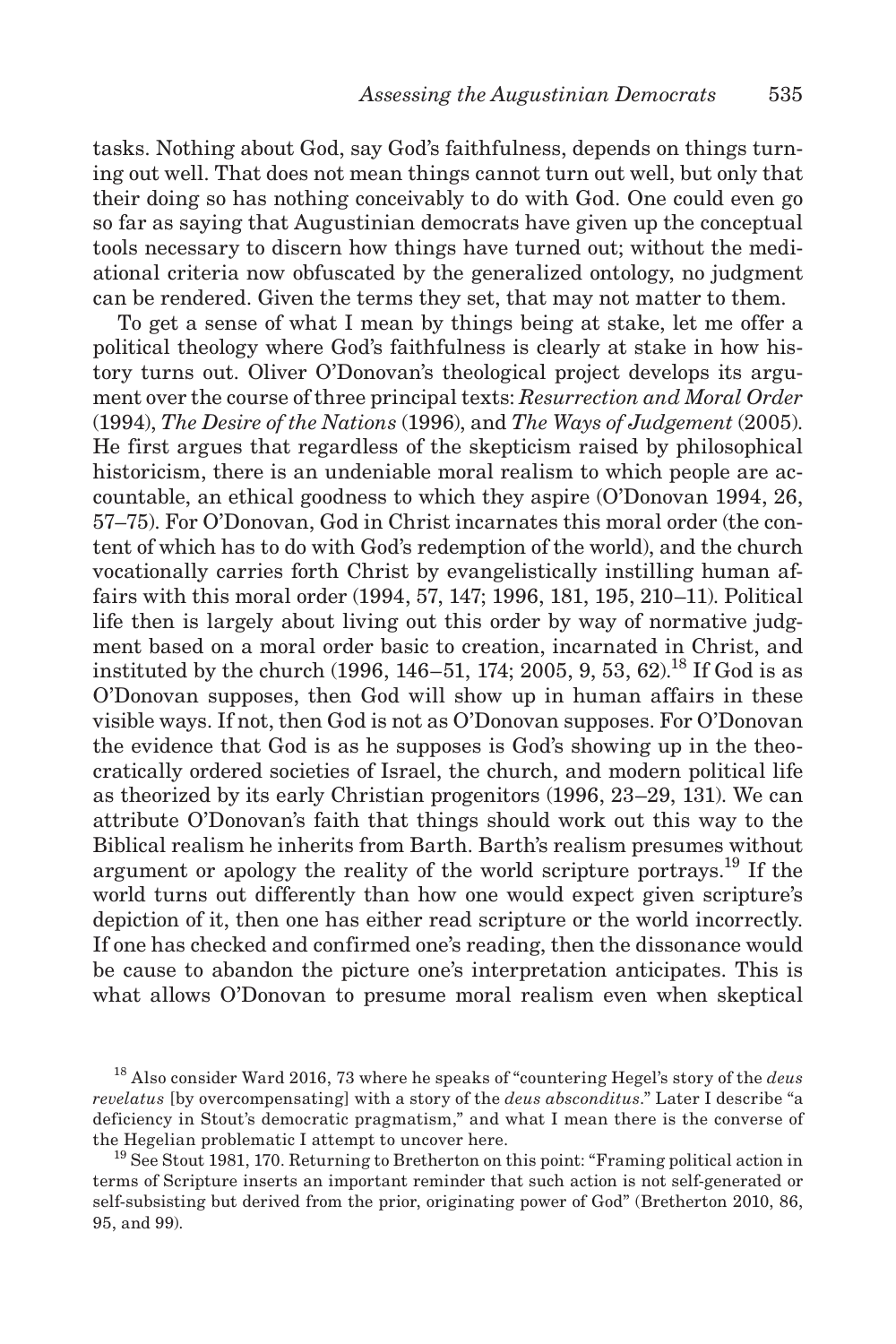doubt might otherwise give him pause: the Bible portrays the world as normatively real, and Christ confirms that picture. From there, he reads off the surface of human history God's continual reality just as the scriptures prognosticate (equivalents to this realism can be found in forms of liberation theology) (2005, 163). O'Donovan's belief in moral realism is not of the kind that argues from freestanding first principles to their logical conclusions; rather, he accepts a picture and infers what metaphysically must be the case for the picture to hold. As such, the absence of God in ways he would expect (say, God's inability to produce just economic arrangements) will not be shielded by these postulated first principles. Now this may lead to so much interpretive finagling as one tries to read history into one's expectations, but that very compulsion stems from the stakes having been set in a certain way. When I say that God's faithfulness is at stake for O'Donovan in how history turns out, this is what I mean. Things are risky in this way (1994, 23).

Conceptualizing things as being historically at stake is what seems to be missing for the Augustinian democrats. There is no place in the story they tell where God is more than generally involved in human history. Covenant is the usual way scripture stakes matters historically. When the landless and childless Abraham beseeches God, "What will you give me … how am I to know," God responds by risking the divine name on the fulfillment of the covenant (*berit ben ha-betarim*), making the stakes of the matter real ones: "To your descendants I will give this land" (Genesis 15:2, 8, 18). The covenant, now made "new" through the church's institution, organizes Christian belief around the reality that God has committed the divine name to the place and people of the church:

In the same way, when God desired to show even more clearly to the heirs of the promise the unchangeable character of his purpose, he guaranteed it by an oath, so that through two unchangeable things, in which it is impossible that God would prove false, we who have taken refuge might be strongly encouraged to seize the hope set before us. We have this hope, a sure and steadfast anchor of the soul, a hope that enters the inner shrine behind the curtain, where Jesus, a forerunner on our behalf, has entered, having become a high priest forever according to the order of Melchizedek. (Hebrews 6:17–20)

The Augustinian democrats' departure from scripture and church, which finally is what is most "liberal" about their brand of Augustinian liberalism, is licensed by the other part of the organizing description, namely the "Augustinianism" which allows the project to proceed as Christian by other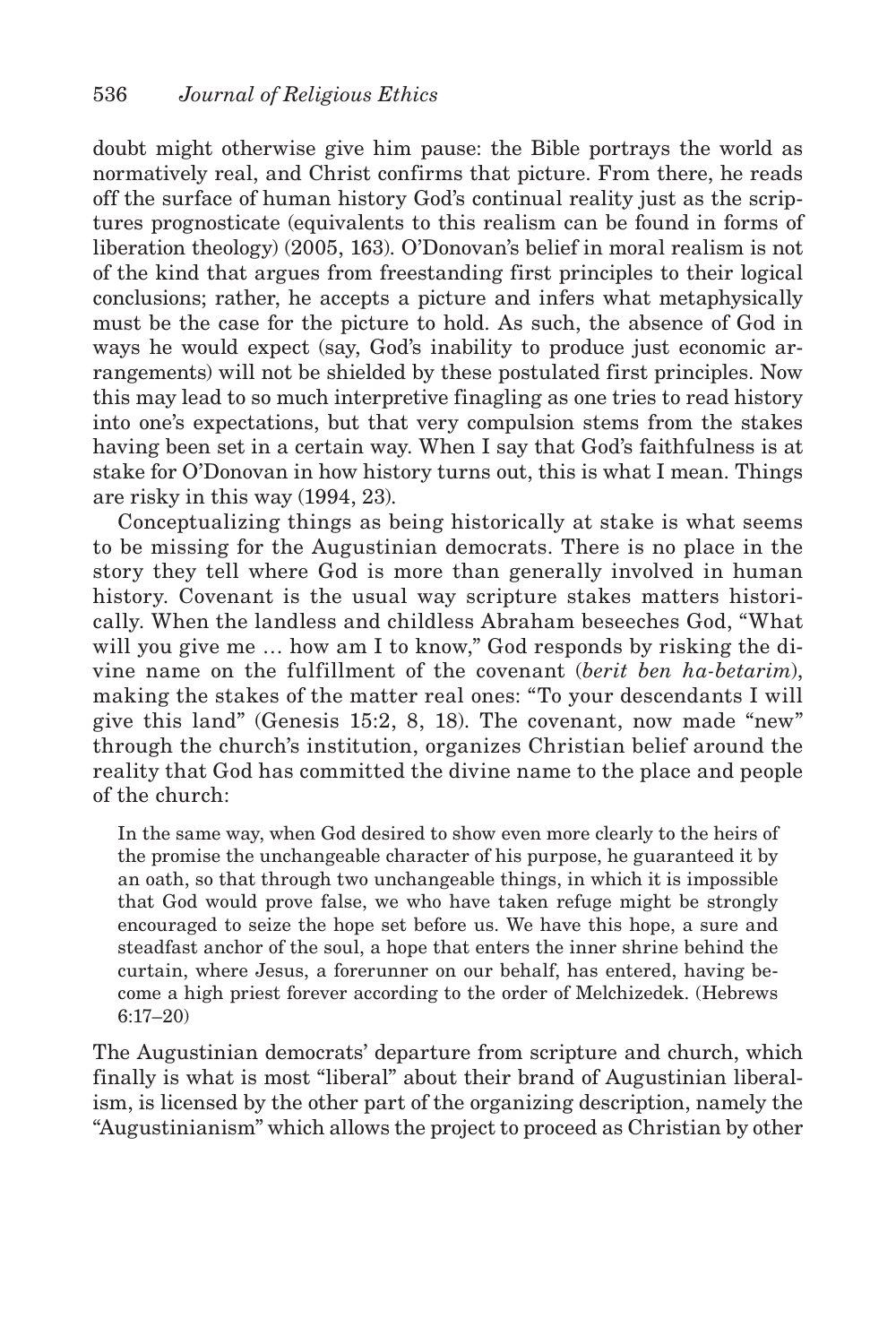means.20 In lieu of something like scriptural realism, Augustinian liberalism is caught in a double bind between the duty of hope required by love and faith and the relativizing of hope due to sin (Gregory 2008, 124, 360). What is unclear is the relationship between the double bind and the low stakes. Perhaps the double bind makes for a predicament where much can be hoped for but nothing can be expected, so one cannot afford to stake much of anything on anything. Or perhaps the sense that nothing can be counted on leads to hope being disconnected from expectation.<sup>21</sup> We see here the fate of our miner's canary, which was the question raised variously by Rorty, Hauerwas, and West, about whether Christian hope is substantively different than the hope to which their neighbors subscribe.<sup>22</sup> The Augustinian democrats' double bind dictates, rather instructively, that they both endorse O'Donovan's hopeful efforts of seeking God in contemporary political life and also reject his findings as too sanguine given the conditions of sin (Mathewes 2007, 180–86, 256; Gregory 2008, 142– 47).23 Their proposal's formulation of political life, ontology, and virtue unfolds as if considerations of church and scripture (specifically what scripture promises and demands of church) do not matter or do not matter in the usual Christian ways. This departure eventuates in a predicament where it is strikingly unclear what is at stake for the proposal.  $24$ 

To be clear my point here is not to endorse O'Donovan's qualified theocratic vision and its hermeneutical strategy (about which I think we have plenty of things to worry), but simply to offer an example of what it looks like to read history as if it matters. My own way of doing so is to say that everything about God is at stake in the church's historical faithfulness. If God is not faithful to the church as God was to Israel, where God's faithfulness materially enables human faithfulness, those who follow God in obedience are, as Paul said in 1 Corinthians 15, the most pitiful of the earth (15:19). That is, if the church does not love its neighbors by feeding them eucharistically, if God's given body does not enliven God's gathered body, then perhaps the God so promised does not exist, or that existence

 $20$  If as I suggest here the Augustinian democrats get their scripture through Augustine, then at this point their exegesis of Augustine factors in. On this question, see Lee 2016, 574. See O'Donovan's contrary reading of Augustine on these matters in O'Donovan 2004, 48–72 and O'Donovan 1982. See also the argument of Smith 2017 that the lack of pneumatology and ecclesiology in Gregory 2010 renders the work less than Augustinian.

 $21$  This is most clearly expressed in Mathewes 2010b, 41, 74, 133, and 241-58.

 $^{22}$  Russell Hittinger (2014) gets at a difference by contrasting hope as a passion and hope as a virtue.

23 Compare O'Donovan 1996, 23. Also telling is O'Donovan's review (2011) of Mathewes and Bretherton 2010. For an astute attempt to align O'Donovan and Hauerwas, see Smith 2011.

 $^{24}$  Gregory's explicit thinking along these lines has since developed. See Gregory 2017 where, in relation to Gilbert Meilaender, he discusses "how Augustinian pilgrims might characterize the positive relation of political history to saving history and the ways in which political action in time might teach us something about the nature of salvation that comes to us from beyond history" (199).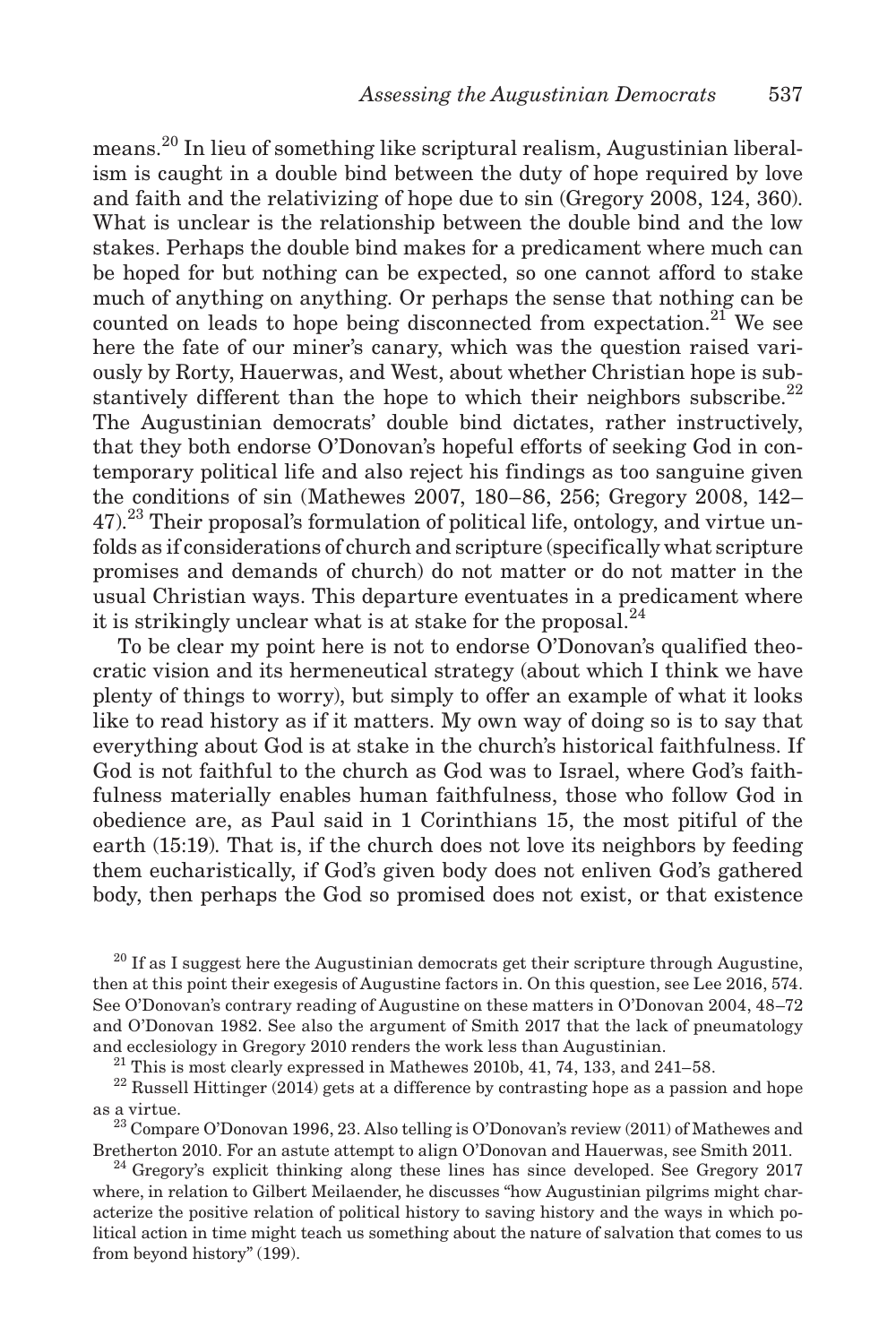does not matter. When Paul goes on to ask, "Why are we putting ourselves in danger everyday?" (15:30), he is indicating rhetorically the heavy stakes of God being alive and what that life entails for others. Perhaps only those who see themselves as putting themselves in danger daily are prone to this kind of rhetorical vulnerability, or at least it appears that expectation and vulnerability go hand and hand. Again, this may lead to so much finagling as one attempts to trace out the work of the Spirit in the world, but such efforts, desperate as they can be and rife with despair as they are, presumes the Spirit at work in the world. Contrariwise, by abandoning both the traditionally imagined sacramental church as well as O'Donovan's theocratic offering in favor of a generalized sacramental ontology and committing to the double bind of requiring hope but relativizing expectation, history looks, when seen from the vantage of the Augustinian democrats, like a vanishing horizon.

# 2. The Separate Self

So far I have assessed some proposals that are important for questions related to Christian participation in public life. I now offer a set of reflections that are more mediative in form, transitioning from the space of argument to one of discovery. I do so in order to follow the train of thought put forth by the Augustinian democratic vision and to make good on my earlier reference to their developing account of personhood, one where a person's life is tied to its own realization, a self whose project is the self. In conclusion I will characterize this realization as the destiny of American Protestantism.

While the Augustinian democrats never quite got around to telling us much about the role of the church, they did manage to suggest a pretty interesting and I would say philosophically serious account of the person. This person emerges precisely at the point where the practical task, the one about church, is left unfinished. Earlier I said that the lacuna was not accidental given the expansiveness of Augustinian democratic ontology. Similarly we might say that it is no accident that a new concept of personhood appears at the moment when speech about church is muted. I ended my initial critique of the Augustinian democrats with a dim note about a vanishing horizon. Here I want to search this horizon for available lights.

For the Augustinian democrats, virtue language that imagines grace passing through ecclesially ordered sacraments imposes too heavy a burden, something like a ton of bricks. The Augustinian democrats worry about church-heavy virtue ethics for many reasons, but for my purposes here let me state two. First, those ethics seem overly concerned with preserving identity.<sup>25</sup> In this frame of mind, virtue formation becomes a rear-

 $25$  See, for example, Mathewes 2007. For an astute critique of Stout on these matters, see Pinches 2007, 2008.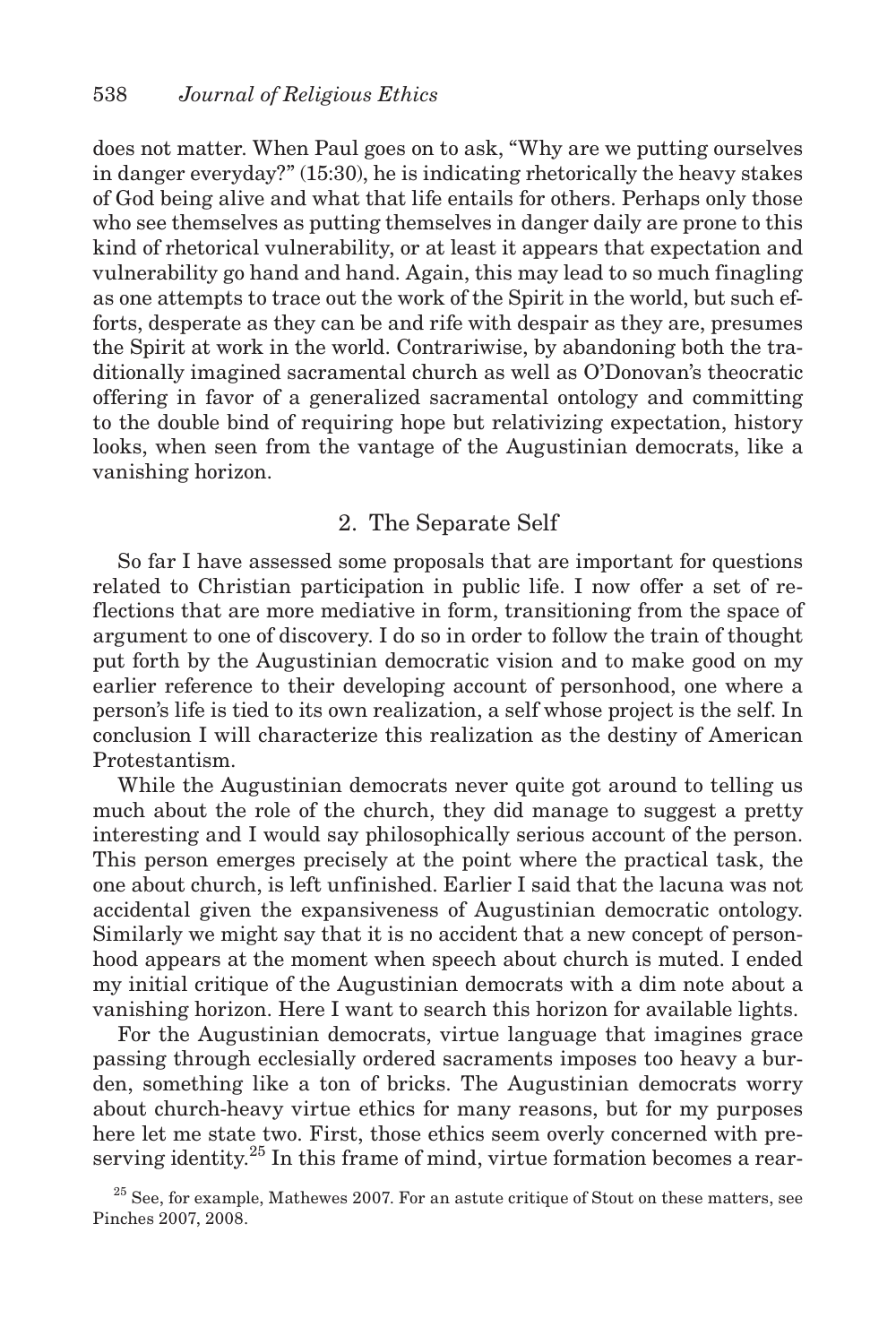guard action that protects political identity from internal and external challenges. What should be outward-looking becomes fixated on orthodoxy as if orthodoxy is something to be protected rather than discovered in human intercourse. This picture of virtue presumes a mythical past and sees the future departing from a prior golden age and hence is fixated on stability. Part of what one is supposed to learn from John Bowlin's *Contingency and Fortune* is that while it is indeed true that virtue enables character through life's contingencies, it is also true that the processes that make for virtue depend on those contingencies. These factors play an important role in social formation and cannot be so easily presumed as procuring desired ends. Bowlin hopes to both convince us of these realities and to help us see why acknowledging as much is a good thing (Bowlin 2010).<sup>26</sup> Second, and connected, Augustinian democrats worry that churchheavy virtue overestimates its own goodness by underestimating the goodness of others. The mythic nature of the church's assumed identity means that it is rhetorically dependent on disparaging those it takes to be rivals. The rest of the world lives "after virtue" where their moral projects have to fail; accordingly, they have nothing to offer us other than a foil for our rhetoric. Interpreted in this light, their moral projects always fail; they must in order for the story we tell about ourselves to gain traction. In contrast, Stout students Jennifer Herdt, in *Putting on Virtue* (2008), and David Decosimo, in *Ethics as a Work of Charity* (2014), show just how common, even universal, virtue formation is, and how ignorant "after virtue" language remains in light of the mixed reality of all persons, Christian or pagan, *in via*. 27

Augustinian democrats think virtue and character are the best ways to talk about Christian ethics, but none of them seems especially keen about the manner in which virtue and character are being talked about among Christian ethicists. They want something more. What they seem to be after is an account of persons where human action finds its meaning in the end for and in which the action is taken, even if that end is not often known ahead of time. Inasmuch as that end is socially instituted so then is the action's meaning. A key aspect to this conception of human agency is expressive possibility, where agency is something to be worked out, something to be expressed. This is different than a view where action enacts potentiality, where the former mainly activates the latter, especially given

 $26$  Bowlin's exchange with Andrew Latham extends the positive line of this lesson, namely, that notions of the common good have *not* been rendered obsolete by the fractured and contingent nature of present contexts. See Latham and Bowlin 2016; in addition, see Bowlin 2016 for an elaboration on the virtue of tolerance.

<sup>27</sup> Herdt traces a historical ambiguity over the acquired virtues, an ambiguity that begins to valorize them in contradistinction to the infused virtues, as if postulating a moral psychology where the process of divine infusion cannot also entail the natural processes of acquisition.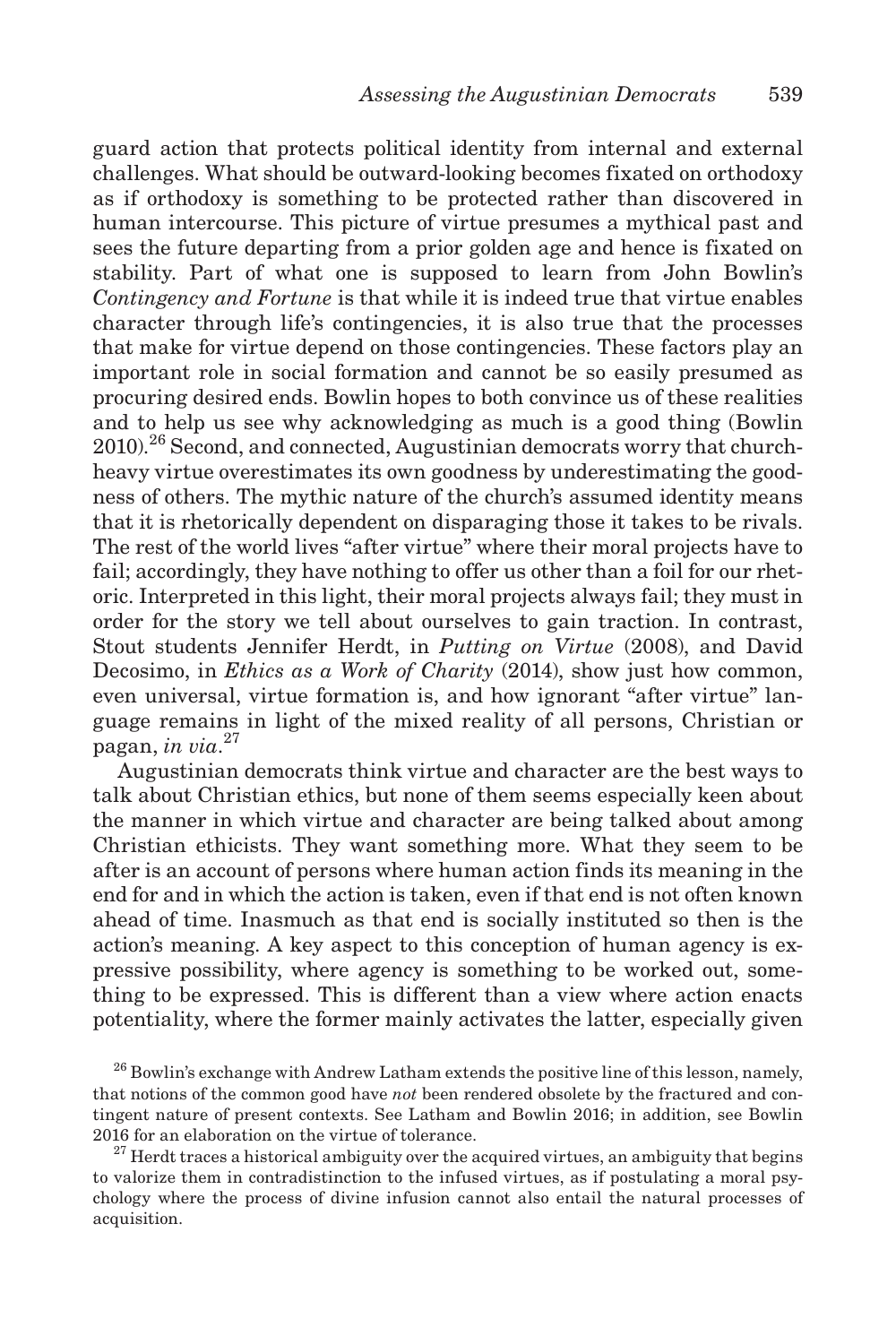the point about the opacity of desired ends. Rather, what is expressed expresses something having newly come into being. From a first and a second a third emerges.  $28$  Many factors act on persons, from the past to social relations to emotions and their reasoned determinations to a biological constellation that comprises embodiedness. From the expressivist perspective a person's action is not simply the aggregate sum of these factors, not simply potentiality emptying out its content. Rather, we can speak of a moreness that surpasses the sum of its parts. The self expressed in this way will be realized precisely when little is at stake, when the orientation of its life is not tethered to a predetermined telos by which it has meaning. The open-endedness of the vanishing horizon, to be sure, makes it difficult to get one's bearings, as I have said, but it can also look like freedom.

Earlier I called hope the miner's canary of the proposals offered by the Augustinian democrats. I was taking a point I derived from Stout's interlocutors about its role in the political life it imagined. In critiquing these democrats, I said that hope for them is not linked in any obvious way to God, for example God's fulfillment of certain covenantal promises. But this is not to say that hope is not present. Indeed it is present in a formal sense, as the hope of things to come, those kinds of things that move in history.

 I wonder (admitting that this wonderment surpasses what is explicitly developed in their texts) if what the Augustinian democrats are up to and the reason it does not occur to them to say much about the church is that they want to recoup virtue talk in a way that pays attention to persons. This would most fully situate these Augustinians within the ambit of *Democracy and Tradition*, which is finally about, it seems to me, the value of and therefore the conditions for self-expression (Stout 2004, 162– 79, 270–86). Perhaps what Augustinian democrats are ultimately after is a picture of persons that arises between America's two most enduring sensibilities, philosophical pragmatism and Christian perfectionism, something we might understand as a democratic cultivation of selfhood.

Situating them between pragmatism and perfectionism, one might infer and advance three and then four features emerging from the expressive selfhood envisioned by the Augustinian democrats: intersubjective agency, empathic acknowledgment, moral perfectionism, and separateness. Their Augustinian ontology envisions creaturely agency as always already intersubjective. To be created is to be created by and for others. While the strong emphasis on agency would seem to press against the boundaries of political community, given the basic architecture of their conception of creatureliness, there are no limits to one's life with others. It goes on and on. Yet the temporal demarcation of difference, cleverly postulated on a prior difference between God and creatures, also avails temporally marked

 $^{28}$  Gregory (2010, 191) draws from Lewis 2005. Regarding my elaboration here, see specifically Lewis 2005, 540, 543, 545, and 559.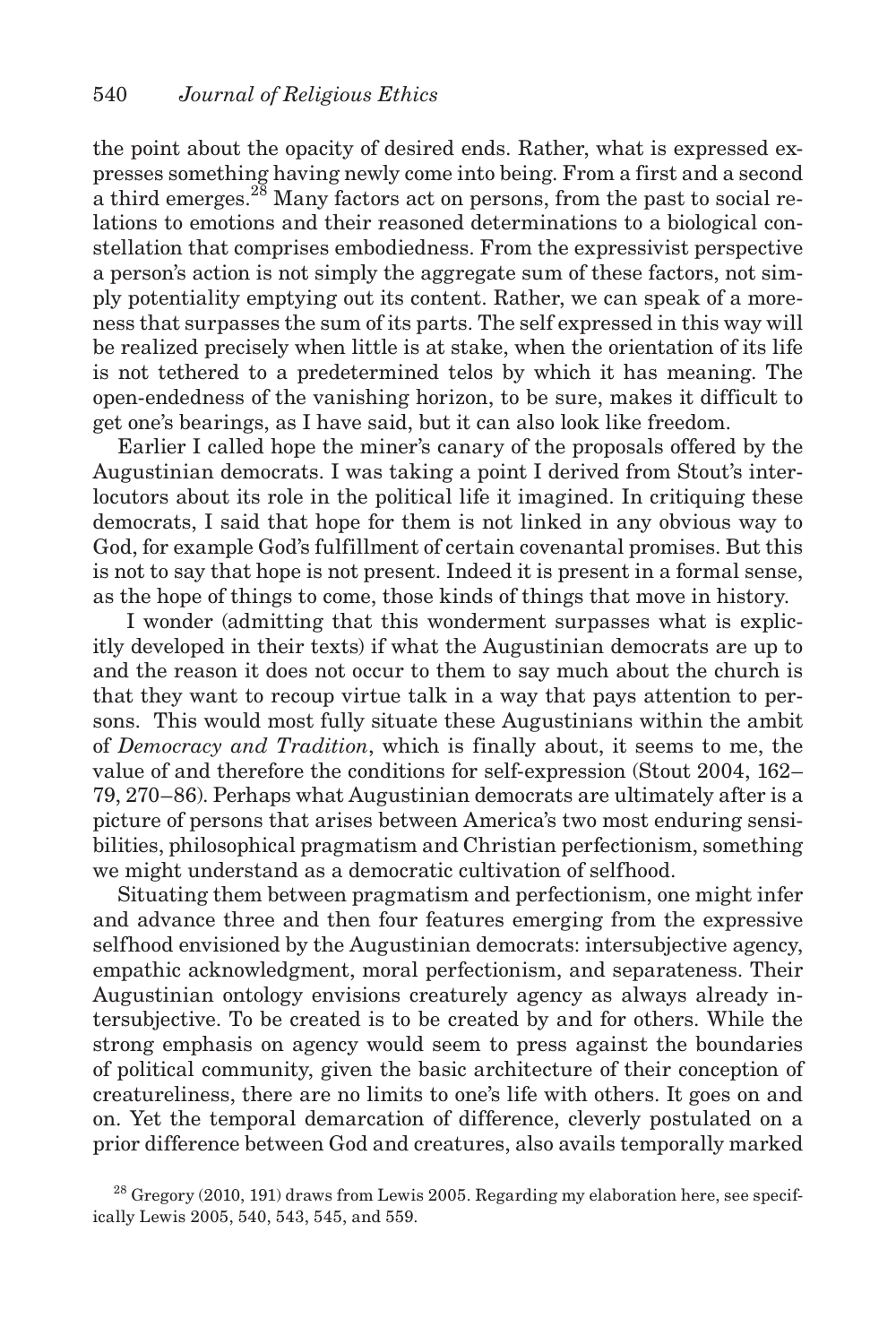distinctions. Agency on this score unfolds as action from the past, in the present, and toward the future, where past, present, and future denote interactions with others.

Empathic acknowledgment speaks to an ability to recognize the sources of one's existence and spans the range of human intercourse best captured in our life in words, the inhabitation of the natural conventions that populate the human form of life.<sup>29</sup> Empathic acknowledgment situates agency at the interstices between the inventiveness of human convention and a locality from which any convention comes to bear life. Thoreau's *Walden* provides a model in its reception of America through its literary tradition and the vocation to write again. The text imagines a literary and literal landscape where one's natural debts, say one's being alive to the world, are everywhere obvious. The application of received concepts into new contexts, their projection into the future, rely on everything that stands between the world and me. Learning to acknowledge these conditions is part of what Thoreau learned at Walden Pond, an acknowledgment he passed on as the legacy of America.<sup>30</sup>

Moral perfectionism connotes one's growth in virtue and virtue's ability to inspire that growth. Perfection indicates both the goal of one's selfcultivating efforts and the circularity of its form. Remember that American transcendentalism imagined a setting reserved for the leisure class. Further imagining this growth upon a horizon of God's eternality enables the Augustinian democrats to broaden this stage, democratizing the very possibility of goodness. Intersubjective agency, empathic acknowledgment, and moral perfectionism each have respective sin equivalents: privation, denial, and sloth.

Through these features, democratic expressivism celebrates the emergence of persons, passing through a tradition, where passing through entails inhabiting its conceptual landscape and tending its storied fields, and then transcending that tradition, where transcending entails receiving one's inheritance while not being determined by it. Democratic reason giving involves one in the task of making visible that which has gone unnoticed, not simply in order to justify a position but to show one. What can a person show? Or better yet, what shows a person? Perhaps something like, "It matters to me that economic systems are justly arranged" or maybe "This matters more to me than it does to you" or even "I feel torn between contributing to a just economy and purchasing a home in a 'safe' neighborhood." Democratic reason giving is not only an occasion to show previously inculcated virtues of faith, hope, and love (Mathewes 2007, 25; Gregory 2008, 191). Public reason giving is also itself a social process where the

 $29$  On "natural conventions" see Tran 2017.

<sup>&</sup>lt;sup>30</sup> On 291, Gregory 2010 references Walker 2001. Related to this reading of Stanley Cavell 1999, see specifically Walker 2001, 157, 158, 160, and 181.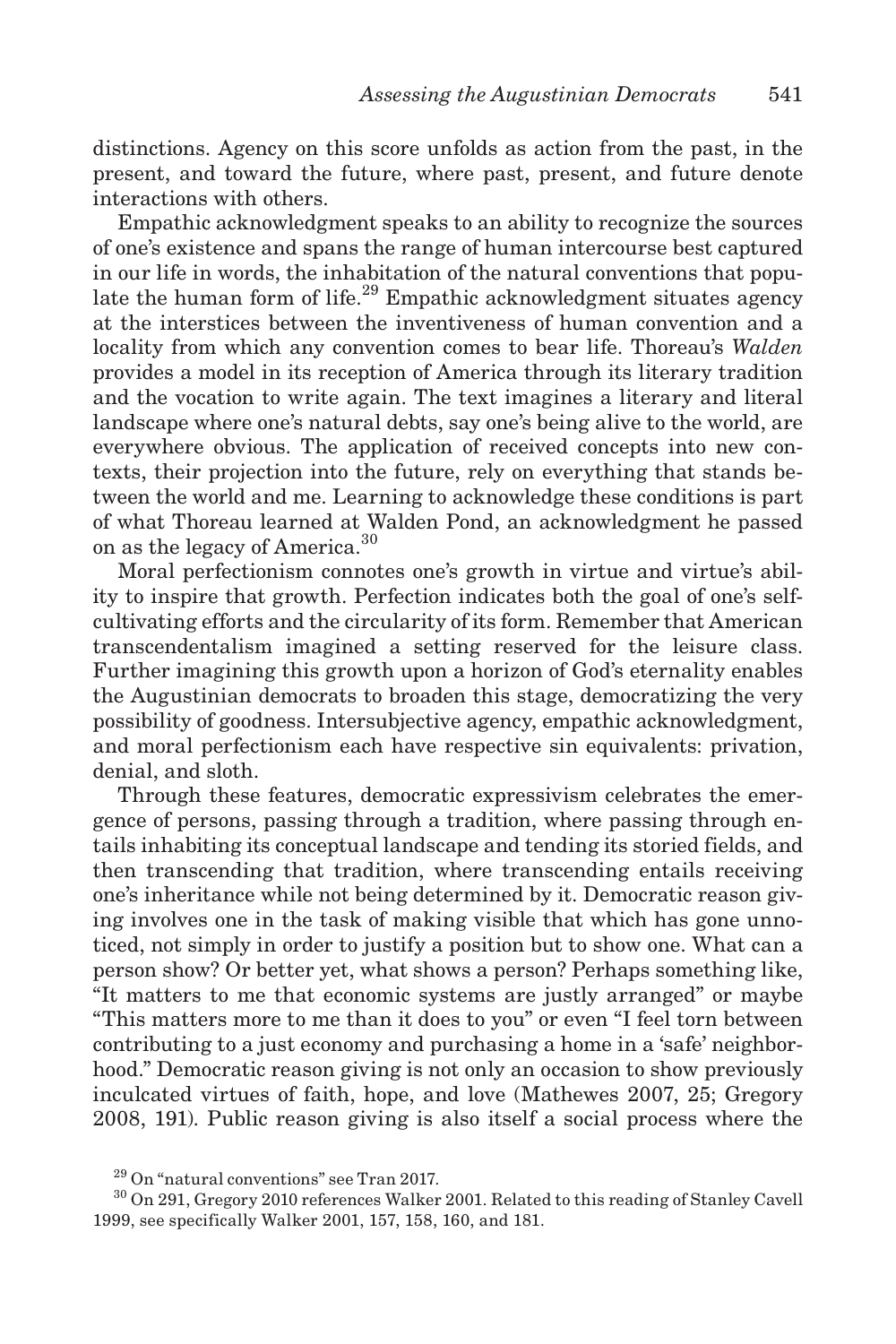constraints and entailments of having to give an account of oneself produces faith, hope, and love anew. The democratic moment births political dialogue, judgments, and policies, and also persons now self-shown into the world, in turn realizing Rawlsian public reason's greatest fears: the release of characters too wild even for their own background cultures.

If there is a deficiency in Stout's democratic pragmatism it lies in its inability or unwillingness to acknowledge a certain condition of selfhood, something Stanley Cavell calls separateness. If one's exceptionalism comes by differentiation, then there will be at the moment of creation a separateness from others. This separateness is not a function of something separating us, but as Cavell says, just a fact of us being separate persons, a fact of which we may be unaware until the creative act makes it explicit. Stout does offer an account of personhood emerging "between example and doctrine" but his Brandomian-inflected Hegelianism is importantly different than the tragic sensibility worked out in Cavell's attention to acknowledgement and avoidance in characters like Lear and Othello (Stout 2004, 162– 79; Cavell 1999, 481–96; 2002, 267–353).<sup>31</sup> Yes, separateness synthesizes freedom toward human possibility. And yet, as such, the moment of emergence can, relative to the consolations of community, come to feel unbearable, not only as a function of the intrusiveness of community, akin to what Bernard Williams lamented as the inescapability of obligation (Williams 1993, 177), but also as a function of the weight of individuality (Cavell 1983, 97–105), akin to what Marilynne Robinson portrays as the unsettlements of human personality (Robinson 1980, 2008).<sup>32</sup> Inattention to this marks Stout's specific brand of pragmatism.<sup>33</sup> Attention to separateness would in turn yield a fourth feature of Augustinian democratic life.

Mathewes's emphasis on endurance in the world can be read in terms of this fourth feature (2007, 10–23). We all are together in creatureliness; we share this space of mutuality. Still, we inhabit this communion at different moments and in different ways; "we are" as Cavell writes, "endlessly separate, for *no* reason" (Cavell 1999, 369). The language of endurance gets at both the difficulty of separateness (our separateness from one another is something we have to endure) and the human capacity to endure even under the conditions of separateness, which Rawls reduced to a thin conception of pluralism. This separateness will mean that no matter how much political life bespeaks communion, there will always be between us a natural difference, one that can under the exasperations of sin or otherwise becomes unnatural.

<sup>33</sup> The pragmatism present in Glaude 2008 and Winters 2016 approaches the voice of the tragic that I have in mind.

 $31$  On this matter, see Herdt's engagement with Stout and Charles Taylor on imitation and grace in Herdt 2013, 6–10.

<sup>32</sup> See also Dula 2007.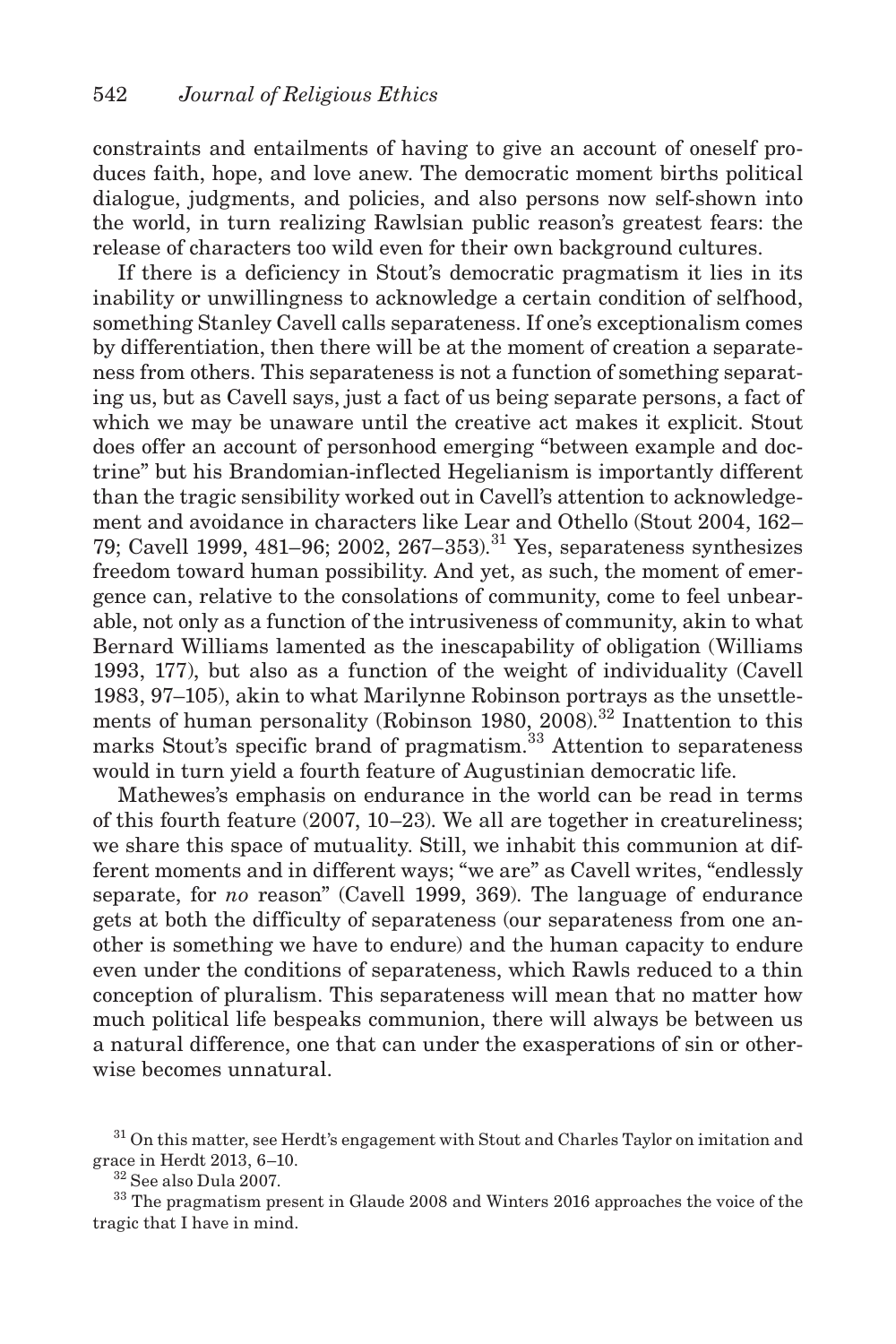Concluding, we might think of Augustinian democracy—what makes its conceptualization such a landmark development in contemporary American theology—as the coming-of-age of American Protestantism. This would be to understand Protestantism as the attempt to recover within Christianity something about human separateness. It would be to claim separateness as the kind of thing that cannot be expressed, will not realize itself, outside community and the claims to "the church" that tend to deny it. The recovery of separateness will only occur through an acknowledgement of community, and a reinvigoration of Protestantism through Christianity's recovered capacities for tarrying with separateness and its difficulties. This recovery of separateness, for all the reasons we seek to deny it, will not come easily. But if we can cultivate capacities for endurance, then self-expression in this world might avail something more.<sup>34</sup>

### REFERENCES

Bailey, Jeffrey W.

2010 "Politics and the Order of Love: An Augustinian Ethic of Democratic Citizenship." *Modern Theology* 26.2 (April): 294–98.

Bowlin, John R.

- 2010 *Contingency and Fortune in Aquinas's Ethics*. Cambridge: Cambridge University Press.
- 2016 *Tolerance among the Virtues*. Princeton, NJ: Princeton University Press.

Bretherton, Luke

- 2008 "Introduction: Oliver O'Donovan's Political Theology and the Liberal Imperative." *Political Theology* 9.3 (July): 265–71.
- 2010 *Christianity and Contemporary Politics: The Conditions and Possibilities of Faithful Witness*. Oxford: Wiley-Blackwell Publishers.
- 2015 *Resurrecting Democracy: Faith, Citizenship, and the Politics of a Common Life*. Cambridge: Cambridge University Press.

Bruno, Michael J. S.

2014 *Political Augustinianism: Modern Interpretations of Augustine's Political Thought*. Minneapolis, MN: Augsburg Fortress.

Cavell, Stanley

- 1983 *Themes out of School: Effects and Causes*. Chicago: University of Chicago Press.
- 1993 *Senses of Walden.* Expanded Edition. Chicago: University of Chicago Press.

34 Brandon Morgan, Nicholas Krause, Tyler Davis, Natalie Carnes, Paul Martens, Matthew Whelan, Stanley Hauerwas, and two anonymous reviewers contributed to the development of this essay, which was initially presented as the keynote address for the inaugural meeting of the Fellowship for Protestant Ethics, and I thank Adam Eitel and other organizers for the opportunity to share the essay's ideas.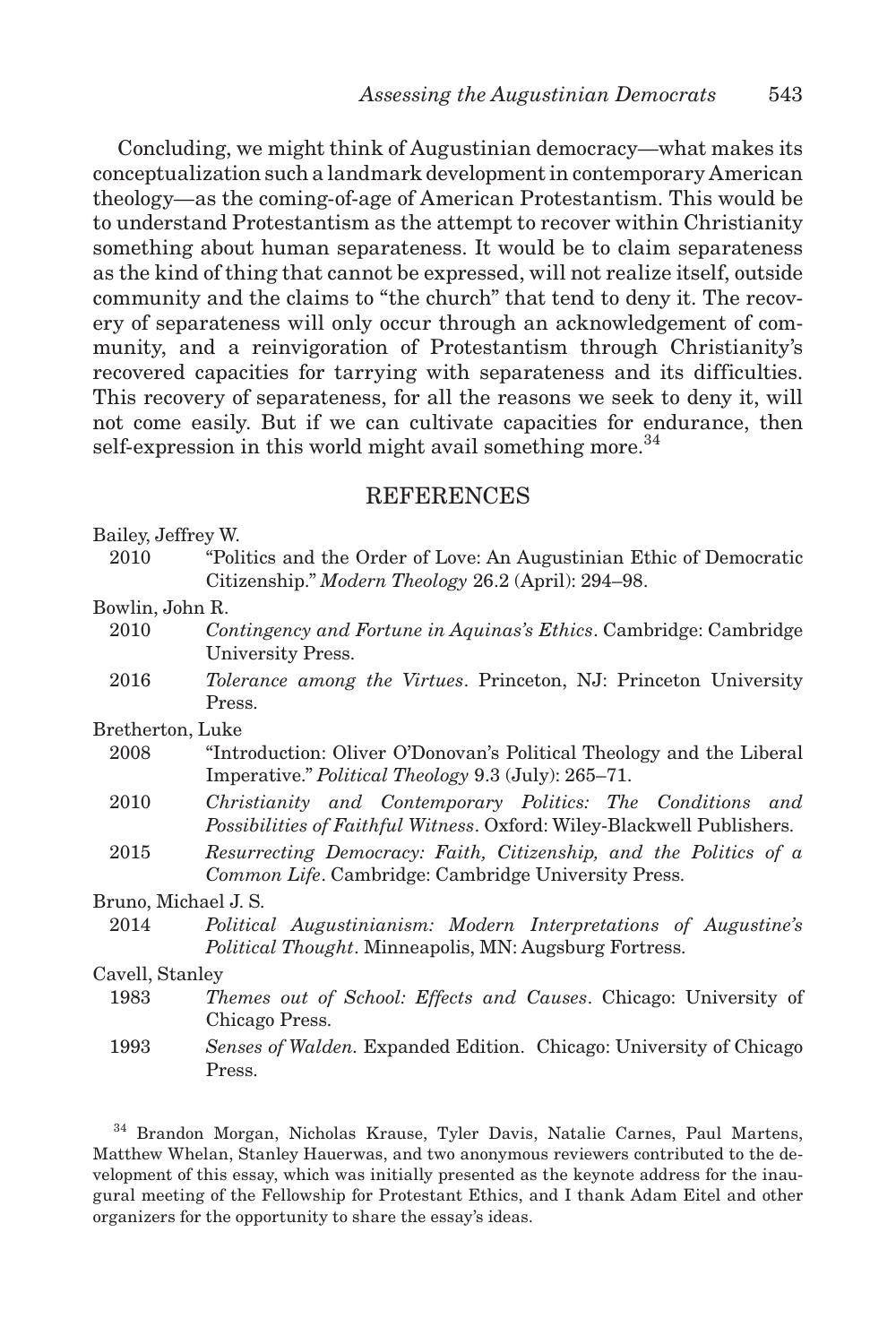| 1999                 | The Claim of Reason: Wittgenstein, Skepticism, Morality, and Tragedy.<br>New York: Oxford University Press.                                                                                              |  |  |  |  |  |
|----------------------|----------------------------------------------------------------------------------------------------------------------------------------------------------------------------------------------------------|--|--|--|--|--|
| 2002                 | Must We Mean What We Say?: A Book of Essays. Updated. Cambridge:<br>Cambridge University Press.                                                                                                          |  |  |  |  |  |
| Decosimo, David      |                                                                                                                                                                                                          |  |  |  |  |  |
| 2014                 | Ethics as a Work of Charity. Stanford, CA: Stanford University Press.                                                                                                                                    |  |  |  |  |  |
| Dula, Peter          |                                                                                                                                                                                                          |  |  |  |  |  |
| 2011                 | Cavell, Companionship, and Christian Theology. New York: Oxford<br>University Press.                                                                                                                     |  |  |  |  |  |
| Glaude Eddie S., Jr. |                                                                                                                                                                                                          |  |  |  |  |  |
| 2007                 | In a Shade of Blue: Pragmatism and the Politics of Black America.<br>Chicago: University of Chicago Press.                                                                                               |  |  |  |  |  |
| Gregory, Eric        |                                                                                                                                                                                                          |  |  |  |  |  |
| 2008                 | Politics and the Order of Love. Chicago: University of Chicago Press.                                                                                                                                    |  |  |  |  |  |
| 2010                 | "Augustinians and the New Liberalism." Augustinian Studies 41.1:<br>$315 - 32.$                                                                                                                          |  |  |  |  |  |
| 2017                 | "Politics and Beatitude." Studies in Christian Ethics 30.2 (May):<br>199–206.                                                                                                                            |  |  |  |  |  |
|                      | Gregory, Eric, and Joseph Clair                                                                                                                                                                          |  |  |  |  |  |
| 2015                 | "Augustinianism and Thomism." In The Cambridge Companion to<br>Christian Political Theology, edited by Craig Hovey and Elizabeth<br>Phillips, 176-97. New York: Cambridge University Press.              |  |  |  |  |  |
| Griffiths, Paul J.   |                                                                                                                                                                                                          |  |  |  |  |  |
| 2009                 | "The Quietus of Political Interest." Common Knowledge 15.1 (January):<br>$7 - 22.$                                                                                                                       |  |  |  |  |  |
| Hauerwas, Stanley    |                                                                                                                                                                                                          |  |  |  |  |  |
| 1981                 | A Community of Character: Toward a Constructive Christian Social<br>Ethic. Notre Dame, IN: University of Notre Dame Press.                                                                               |  |  |  |  |  |
| 1991                 | The Peaceable Kingdom: A Primer in Christian Ethics. Notre Dame,<br>IN: University of Notre Dame Press.                                                                                                  |  |  |  |  |  |
| 2000                 | A Better Hope. Grand Rapids, MI: Brazos Press.                                                                                                                                                           |  |  |  |  |  |
|                      | Hauerwas, Stanley, and Samuel Wells, eds.                                                                                                                                                                |  |  |  |  |  |
| 2011                 | The Blackwell Companion to Christian Ethics. West Sussex:<br>Wiley-Blackwell.                                                                                                                            |  |  |  |  |  |
|                      | Hauerwas, Stanley, and William Willimon                                                                                                                                                                  |  |  |  |  |  |
| 2014                 | Resident Aliens: Life in the Christian Colony. Nashville, TN: Abingdon<br>Press.                                                                                                                         |  |  |  |  |  |
| Herdt, Jennifer      |                                                                                                                                                                                                          |  |  |  |  |  |
| 2008                 | <i>Putting on Virtue.</i> Chicago, IL: University of Chicago Press.                                                                                                                                      |  |  |  |  |  |
| 2013                 | "Redeeming the Acquired Virtues." Journal of Religious Ethics 41.4<br>(December): 727–40.                                                                                                                |  |  |  |  |  |
| 2015                 | "Truthfulness and Continual Discomfort." In The Difference Christ<br>Makes: Celebrating the Life, Work, and Friendship of Stanley<br>Hauerwas, edited by Charles M. Collier, 25-50. Eugene, OR: Cascade. |  |  |  |  |  |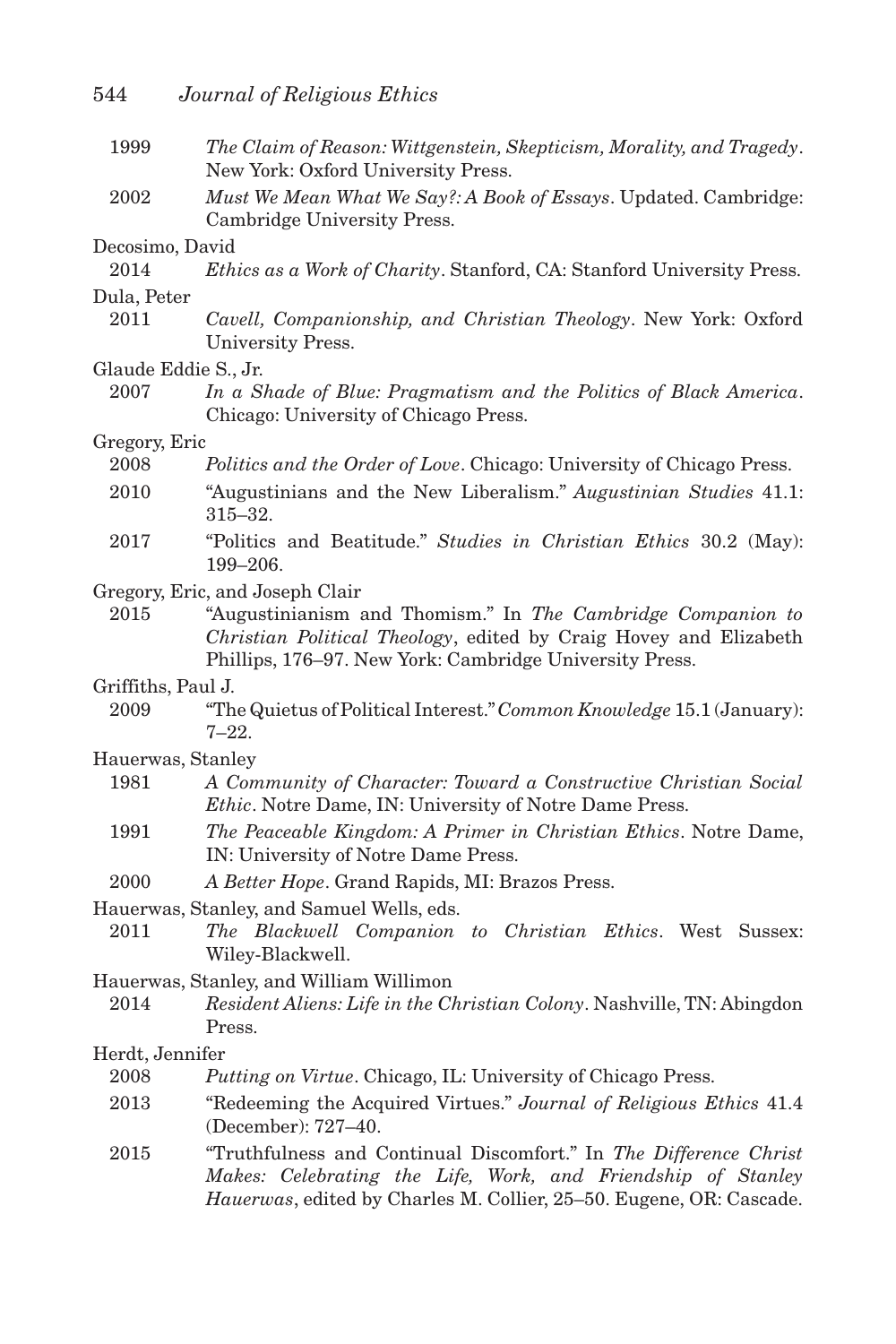| Hittinger, Russell<br>2014       | The Virtue of Hope. The World and I Online (accessed September 1, 2016).                                                                                                                                                                                                                              |
|----------------------------------|-------------------------------------------------------------------------------------------------------------------------------------------------------------------------------------------------------------------------------------------------------------------------------------------------------|
| Jennings, Willie James<br>2017   | Acts: A Theological Commentary on the Bible. Louisville, KY:<br>Westminster John Knox.                                                                                                                                                                                                                |
| King, Martin Luther, Jr.<br>1991 | A Testament of Hope: The Essential Writings and Speeches of Martin<br>Luther King, Jr. Edited by James Melvin Washington. San Francisco,<br>CA: Harper & Row.                                                                                                                                         |
| 2016                             | Latham, Andrew, and John R. Bowlin<br>"Is the 'Common Good' Obsolete?" Commonweal 143.19 (December):<br>$12 - 19.$                                                                                                                                                                                    |
| Lee, Gregory W.                  |                                                                                                                                                                                                                                                                                                       |
| 2011                             | "Republics and Their Loves: Reading City of God 19." Modern Theology<br>24.7 (October): 553-81.                                                                                                                                                                                                       |
| 2016                             | "Using the Earthly City: Ecclesiology, Political Activity, and Religious<br>Coercion in Augustine." Augustinian Studies 47.1 (March): 41-63.                                                                                                                                                          |
| Lewis, Thomas A.                 |                                                                                                                                                                                                                                                                                                       |
| 2005                             | "Actions as the Ties That Bind: Love, Praxis, and Community in the<br>Thought of Gustavo Gutiérrez." Journal of Religious Ethics 33.3<br>(September): 539-67.                                                                                                                                         |
| Malesic, Jonathan                |                                                                                                                                                                                                                                                                                                       |
| 2005                             | Secret Faith in the Public Square. Grand Rapids, MI: Brazos Press.                                                                                                                                                                                                                                    |
| Markus, R.A.                     |                                                                                                                                                                                                                                                                                                       |
| 2011                             | "Review of Politics and the Order of Love: An Augustinian Ethic of<br>Democratic Citizenship by Eric Gregory." Scottish Journal of Theology<br>64.2 (May): $248 - 50$ .                                                                                                                               |
| Mathewes, Charles                |                                                                                                                                                                                                                                                                                                       |
| 2000                             | "Appreciating Hauerwas: One Hand Clapping." Anglican Theological<br>Review 82.2 (Spring): 343-60.                                                                                                                                                                                                     |
| 2007                             | A Theology of Public Life. Cambridge: Cambridge University Press.                                                                                                                                                                                                                                     |
| 2010a                            | "A Worldly Augustinianism: Augustine's Sacramental Vision of<br>Creation." Augustinian Studies 41.1: 333-48.                                                                                                                                                                                          |
| 2010b                            | The Republic of Grace: Augustinian Thoughts for Dark Times. Grand<br>Rapids, MI: Eerdmans.                                                                                                                                                                                                            |
| Moulaison, Jane Barter           |                                                                                                                                                                                                                                                                                                       |
| 2010                             | "Lord of Two Cities: Christological or Political Realism in Augustine's<br>City of God?" In From Logos to Christos: Essays on Christology in<br>Honour of Joanne McWilliam, edited by Joanne McWilliam, Ellen<br>M. Leonard and Kate Merriman, 229-44. Waterloo: Wilfrid Laurier<br>University Press. |

- O'Donovan, Oliver
	- 1982 "'Usus' and 'Fruitio' in Augustine, 'De Doctrina Christiana I." *The Journal of Theological Studies* 33.2 (October): 361–97.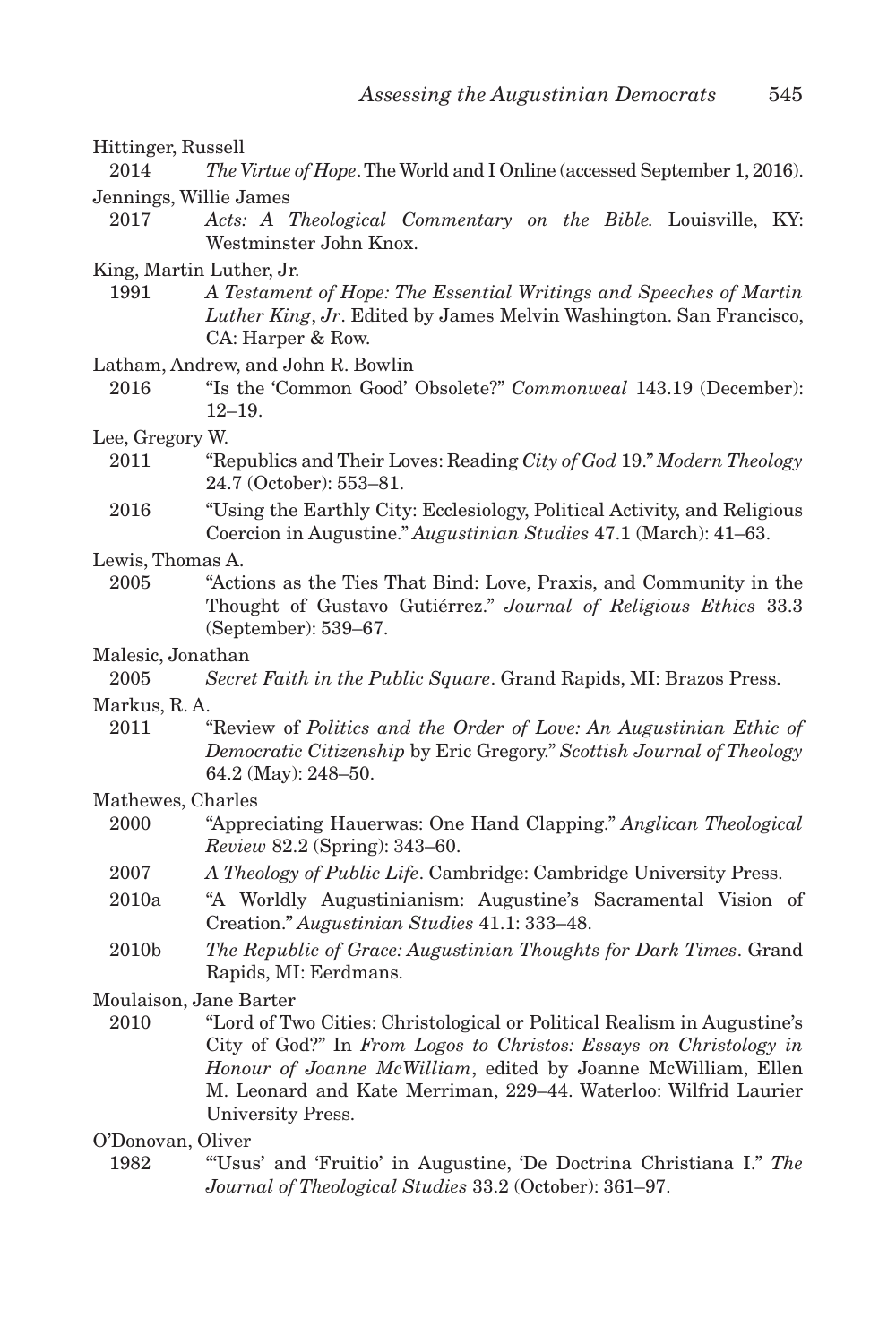| 1994 | Resurrection and Moral Order: An Outline for Evangelical Ethics. |  |  |  |
|------|------------------------------------------------------------------|--|--|--|
|      | Leicester: Apollos.                                              |  |  |  |

- 1996 *The Desire of the Nations: Rediscovering the Roots of Political Theology.* Cambridge: Cambridge University Press.
- 2003 "The Political Thought of *City of God* 19." In Oliver O'Donovan and Joan Lockwood O'Donovan, *Bonds of Imperfection: Christian Politics, Past and Present*, 48–72. Grand Rapids, MI: Eerdmans.
- 2005 *The Ways of Judgment: The Bampton Lectures 2003*. Grand Rapids, MI: Eerdmans.
- 2011 "Review of *A Theology of Public Life* by Charles Mathewes." *Political Theology* 12.4 (August): 616–20.

#### Pinches, Charles

- 2007 "Stout, Hauerwas, and the Body of America." *Political Theology* 8.1 (January): 9–31.
- 2008 "Hauerwas and *Political Theology: The Next Generation." Journal of Religious Ethics* 36.3 (September): 513–42.

#### Rawls, John

- 1993 *Political Liberalism*. New York: Columbia University Press.
- 1997 "The Idea of Public Reasons Revisited." *Chicago Law Review* 64 (Summer): 765–807.

#### Robinson, Marilynne

| 1980 | <i>Housekeeping.</i> New York: Farrar, Straus and Giroux. |  |  |  |
|------|-----------------------------------------------------------|--|--|--|
|------|-----------------------------------------------------------|--|--|--|

2008 *Home*. New York: Farrar, Straus and Giroux.

#### Rorty, Richard

1990 *Philosophy and Social Hope*. New York: Penguin Books.

# Smith, James K. A.

- 2011 "Formation, Grace, and Pneumatology: Or, Where's the Spirit in Gregory's Augustine?" *Journal of Religious Ethics* 39.3 (September): 556–69.
- 2017 *Awaiting the Kingdom: Reforming Public Theology*. Grand Rapids, MI: Baker Academic.

Springs, Jason, Cornel West, Richard Rorty, Stanley Hauerwas, and Jeffrey Stout

2010 "Pragmatism and Democracy: Assessing Jeffrey Stout's Democracy and Tradition." *Journal of the American Academy of Religion* 78.2 (June): 413–48.

## Stout, Jeffrey

- 1981 *The Flight from Authority: Religion, Morality, and the Quest for Autonomy*. Notre Dame, IN: University of Notre Dame Press.
- 2004 *Democracy and Tradition*. Princeton, NJ: Princeton University Press.
- 2007 "The Spirit of Democracy and the Rhetoric of Excess." *Journal of Religious Ethics* 35.1 (March): 3–21.
- 2010 *Blessed Are the Organized: Grassroots Democracy in America*. Princeton, NJ: Princeton University Press.

#### Tran, Jonathan

2017 "Linguistic Theology: Completing Postliberalism's Linguistic Task." *Modern Theology* 33.1 (November): 47–68.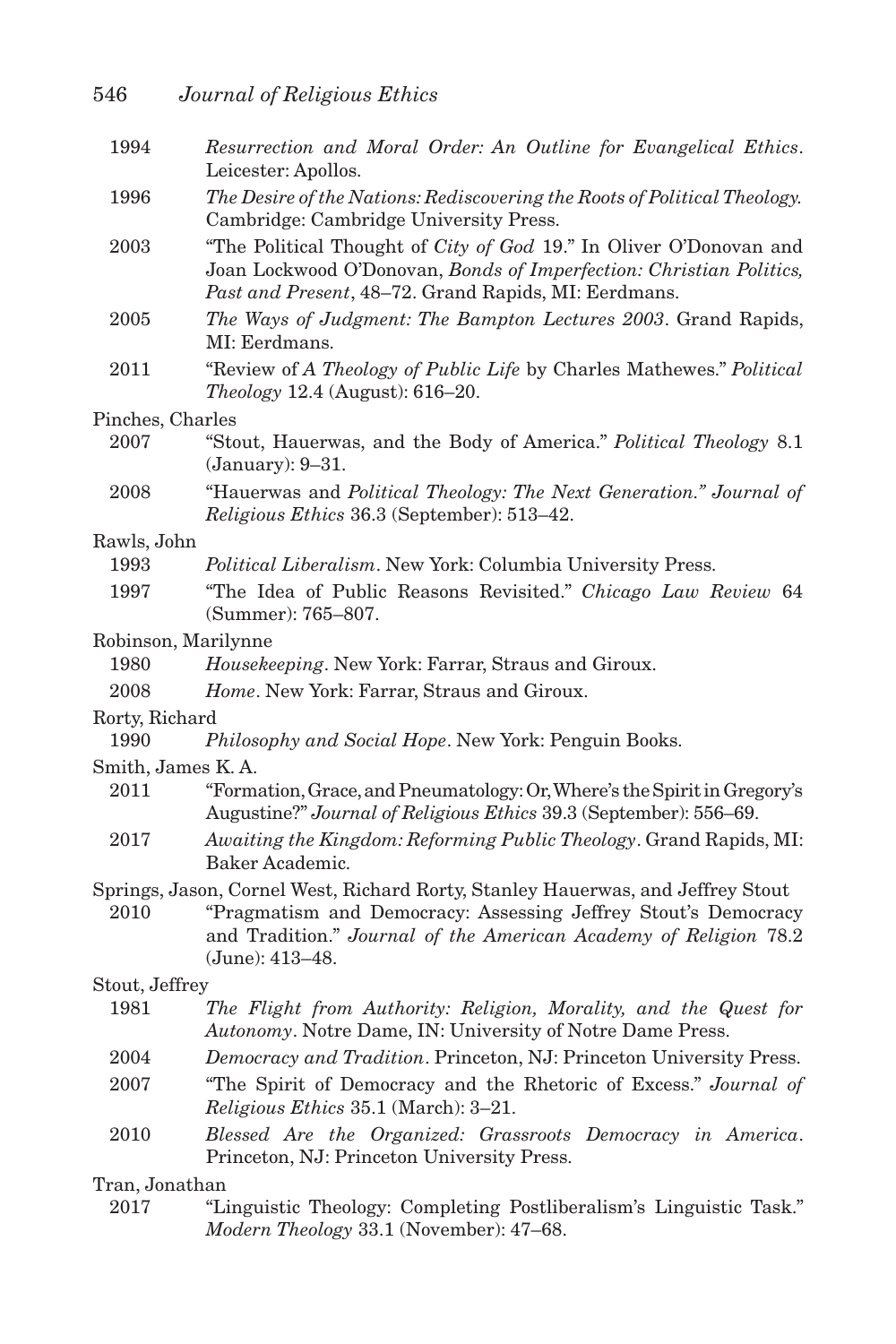Walker, Brian

2001 "Thoreau on Democratic Cultivation." *Political Theory* 29.2 (April): 155–89.

# Ward, Graham

2016 *How the Light Gets In: Ethical Life I*. Oxford: Oxford University Press. West, Cornel

- 1989 *The American Evasion of Philosophy: A Genealogy of Pragmatism*. Madison: The University of Wisconsin Press.
- 1999 "Black Strivings in a Twilight Civilization." In *The Cornel West Reader*, 87–118. New York: Civitas.

### Williams, Bernard

1993 *Ethics and the Limits of Philosophy*. New York: Routledge.

## Winters, Joseph R.

2016 *Hope Draped in Black: Race, Melancholy, and the Agony of Progress*. Durham, NC: Duke University Press.